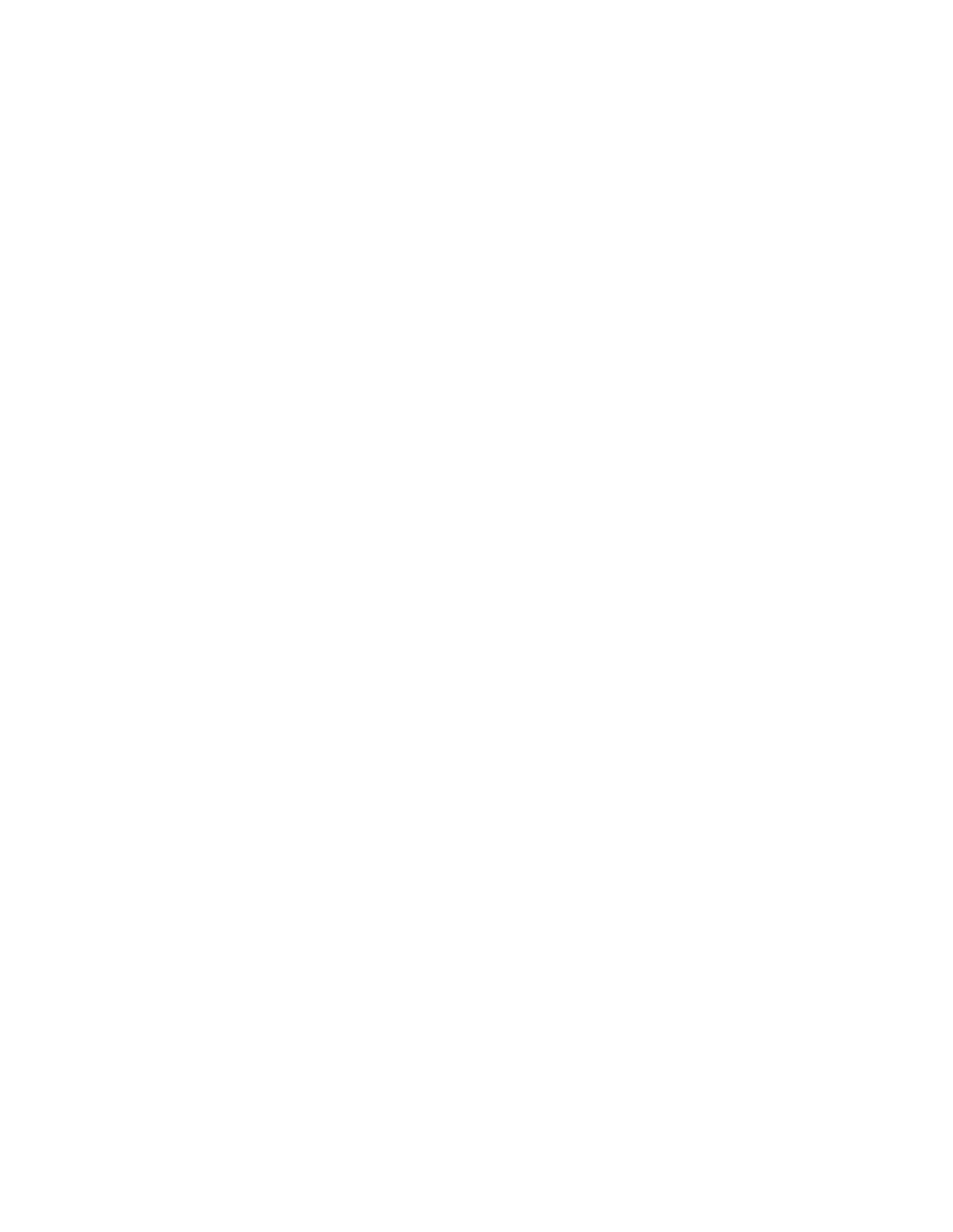# Introduction

The time has arrived when you are asked to make course selections for next year and to think about the over-all school curriculum you wish to follow. This is a most important decision for you to make. Together with the help of your parents and the information the Counseling Department can provide, your academic decisions should prove to be appropriate.

This guide is intended to acquaint you with our philosophy, regulations concerning qualifications for some courses and the various courses of study available in our high school.

Please take the time to read each selection carefully so that you will be familiar with the graduation requirements and happy with the elective courses you choose.

## *NORTH ROSE - WOLCOTT HIGH SCHOOL COUNSELING DEPARTMENT*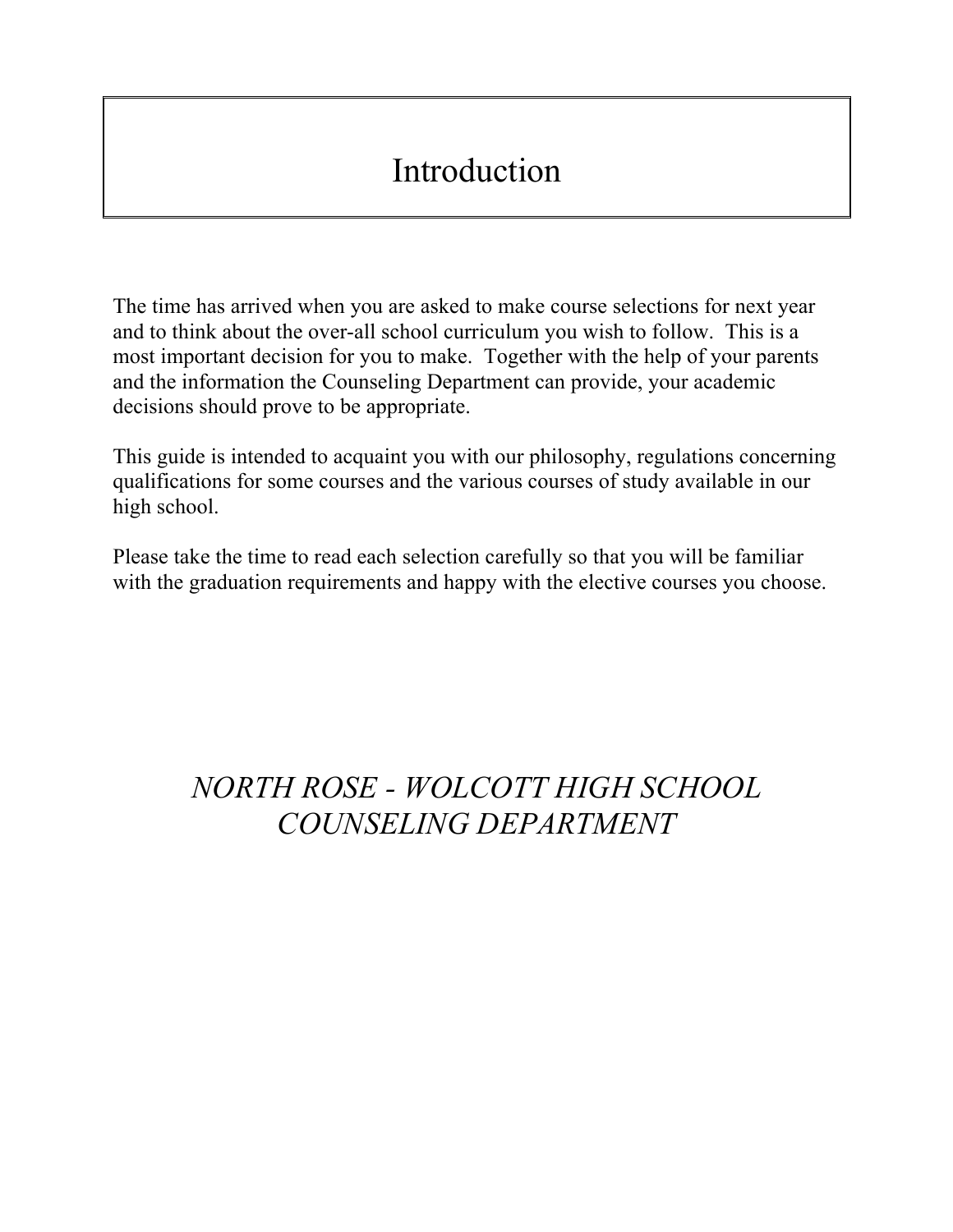## **VOPRO – Sponsored by The Board of Cooperative Educational Services at Williamson**

North Rose-Wolcott Central School has joined with other schools in providing a vocational program designed to prepare young people for immediate entry into a job after graduation. A student in his/ her junior year may participate in the program and secure a major sequence for graduation if he/she satisfactorily completes this course of study.

It is important to understand that completion of high school graduation requirements through any of these vocational programs may not offer, in some cases, proper preparation for college entrance and in other cases the vocational program plus certain high school subjects will prepare a student for college. The VOPRO program may often provide a college bound student advantages over other college bound students. College bound students attending VOPRO should plan their course of study carefully with their counselor.

\*Student eligibility for BOCES programs follows our Board of Education policy.

The following vocational courses are offered, with 4 credits per year given for satisfactory completion:

Animal Science Auto Body Repair Auto Technology **Carpentry** Computer Programming/Video Gaming Design Conservation Cosmetology Criminal Justice Culinary Arts Education Professions Electrical Trades/Renewable Energy Health Dimensions Advanced Manufacturing & Engineering Academy Network Technician Power Mechanics \*New Visions Medical Careers \*New Visions Nursing \*New Visions Vet Science

\*senior year only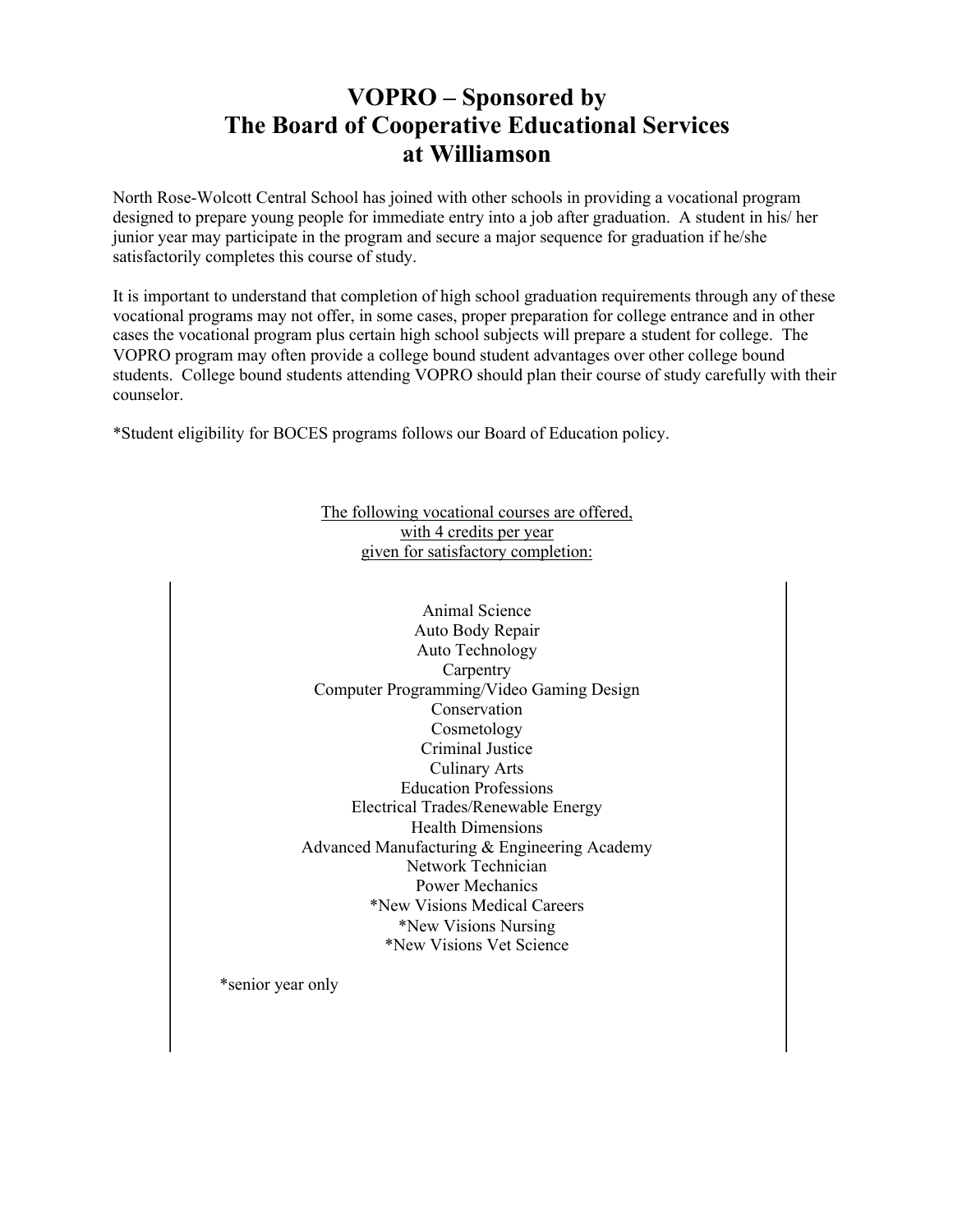## **TABLE OF CONTENTS**

| <b>Graduation Requirements</b> | 6  |
|--------------------------------|----|
| Courses of Study               |    |
| Art                            | 5  |
| English                        | 8  |
| Foreign Language               | 11 |
| Health                         | 12 |
| Physical Education             | 12 |
| Mathematics                    | 13 |
| Music                          | 15 |
| <b>Business Education</b>      | 17 |
| <b>Technology Education</b>    | 20 |
| Science                        | 25 |
| <b>Social Studies</b>          | 27 |
| <b>College Credit Courses</b>  | 29 |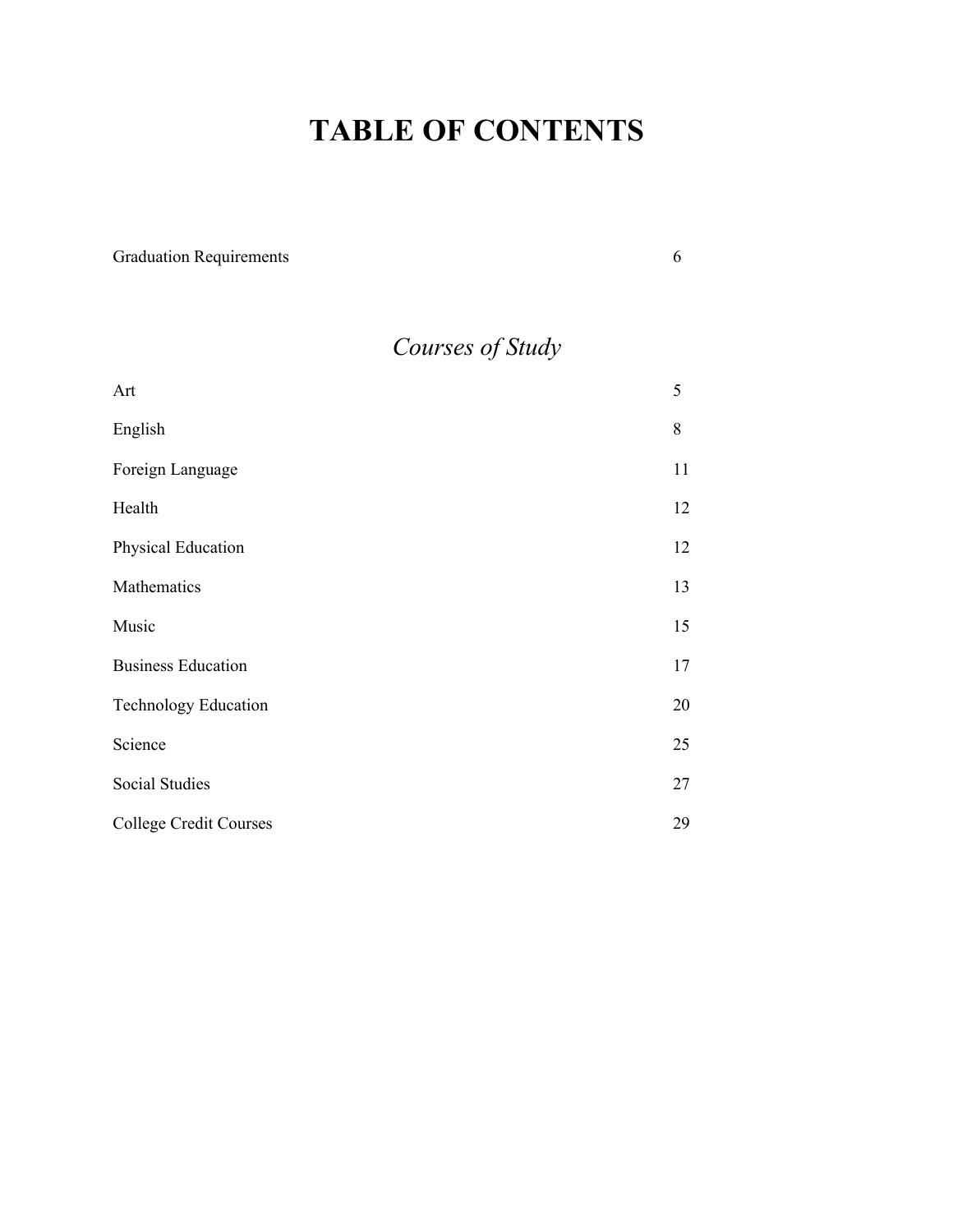| <b>UNITS OF CREDIT:</b>                         | Regents<br>Diploma | Advanced<br>Designation            |
|-------------------------------------------------|--------------------|------------------------------------|
|                                                 |                    | Regents                            |
| <b>English Language Arts</b>                    | $\overline{4}$     | 4                                  |
| <b>Social Studies</b>                           | 4                  | 4                                  |
| <b>Mathematics</b>                              | 3                  | 3                                  |
| Science                                         | 3                  | 3                                  |
| Health                                          | $.5\,$             | $.5\,$                             |
| The Arts                                        | 1                  | $\mathbf{1}$                       |
| Languages Other Than English                    | 1                  | *3                                 |
| <b>Physical Education</b>                       | $\overline{2}$     | $\overline{2}$                     |
| Sequence Courses, Electives                     | 3.5                | 3.5                                |
| <b>TOTAL REQUIRED</b>                           | 22                 | 22                                 |
| <b>EXAMINATIONS:</b>                            | Regents<br>Diploma | Advanced<br>Designation<br>Regents |
| <b>REGENTS DIPLOMA</b><br>Comprehensive English | 1                  | 1                                  |
| <b>Social Studies</b>                           | 1                  | 1                                  |
| <b>Mathematics</b>                              | 1                  | 3                                  |
| Science                                         | 1                  | $\overline{2}$                     |
| Other                                           | 1                  | 1                                  |
| Languages Other Than English                    |                    | 1                                  |
| <b>TOTAL REQUIRED</b>                           | 5                  | 8 or 9                             |

## **Graduation REQUIREMENTS**

\*students may substitute 5 units CTE, art or music.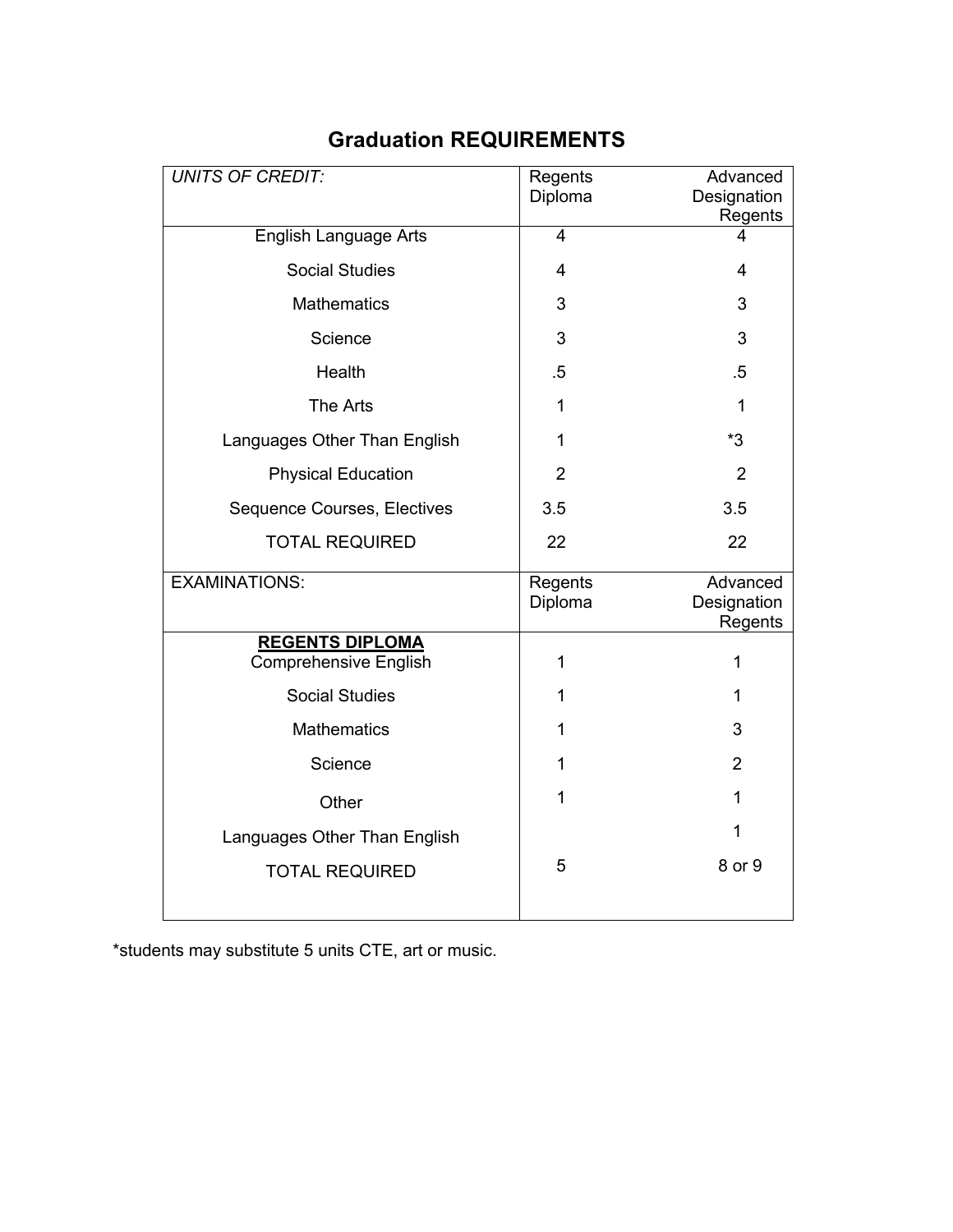# **ART**

#### **Studio Art**

Studio Art is the foundation course designed to give all students the basis for taking any other art classes. Activities center around the use of art material such as pencil, paint, pastels, markers and colored pencils. Students are also instructed on art history and art vocabulary. **Studio Art is a required prerequisites for all other art classes.** *Grades 9- 12. (1 credit)*

#### **Ceramics**

Ceramics 1 and 2 are foundation classes for students exploring the three-dimensional media of clay. The course structure is 20 weeks of working off the wheel, including pinch, coil, and slab construction (1) and 20 weeks of working on the potter's wheel (2). Students in Ceramics 2 will be expected to experiment with glaze application as well as the development of a strong, personal style**. Prerequisite: Studio Art**. *Ninth Graders who have had advanced Art in Grade 8 may also take this course. Grades 10-12 ( ½ or 1 credit)*

#### **Drawing and Painting**

This course is designed as the follow up course from Studio Art 2 for interested young artists. The students will continue learning about a variety of media including pen, charcoal, conte crayon, oil pastel, acrylic paint, watercolor and linoleum block printing. They will also continue their study of art history and vocabulary. **Prerequisite: Studio Art**. *Full year required for all drawing majors. Eighth graders may use Advanced Art in lieu of Studio Art. Grades 10-12 (½ or 1 credit)*

#### **Intermediate Drawing and Painting**

Intermediate Drawing and Painting is designed for the art major. First semester, students will be asked to develop landscape work first term, still life work second term and figurative work third term. We will be working in a wide variety of medium. Second semester will address specific media and students will get to choose the subject matter. This is a very rigorous course. Students will be expected to explore artists and write critiques along with their artwork. All work will be created with the development of a personal portfolio the ultimate goal. **Prerequisites: Studio Art, Drawing & Painting.** *Grades 10-12 ( ½ or 1 credit)*

#### **Intermediate Ceramics**

Intermediate Ceramics is designed for the continuing ceramic student. All students will be working on projects designed by the instructor to encourage personal exploration in both wheel and hand built projects. Students will get to try a variety of different glazing and firing methods including ash can firing and raku. Emphasis will be on developing a wide range of work in a vast array of sizes. Production work (as in doing sets of mugs) will be done also. **Prerequisites: Studio Art, Ceramics 1 & 2**, *Grades 10-12 ( ½ or 1 credit)*

#### **Advanced Drawing & Painting or Ceramics**

This course is designed for the junior and senior art students who have taken Intermediate Drawing and Painting or Intermediate Ceramics and want to continue their explorations in a specific field. It is geared toward developing individual talents at critical levels of artistic production as well as critical thinking levels. All students will be assigned projects to help them further advance their portfolio pieces. Students will be meeting during regularly scheduled times for Advanced Drawing and Painting or Advanced Ceramics**. Prerequisites: Intermediate Drawing and Painting or Intermediate Ceramics.** *Grades 11,12 ( ½ or 1 credit)*

#### **CAP Digital Photography**

CAP Digital Photography is a 20 week course designed to introduce students to the basics of camera handling and darkroom techniques. Students will learn to shoot with both a manual 35 mm camera and a digital camera. Black and white film processing and the printing of black and white images will be done in the communal darkroom. Using Adobe Photoshop on the computer, students will produce digital imagery. **This is an extremely technical course and students will be tested weekly on vocabulary and darkroom processes**. Enrollment will be limited due to access to enlargers and cameras. It is not necessary for students to own a 35 mm camera. **Students will have to purchase their own film and ink jet paper. Each student should be prepared to spend at least \$16.00 during the 20 weeks on film. Prerequisite: Studio Art.** *Grades 11& 12 ( ½ credit)*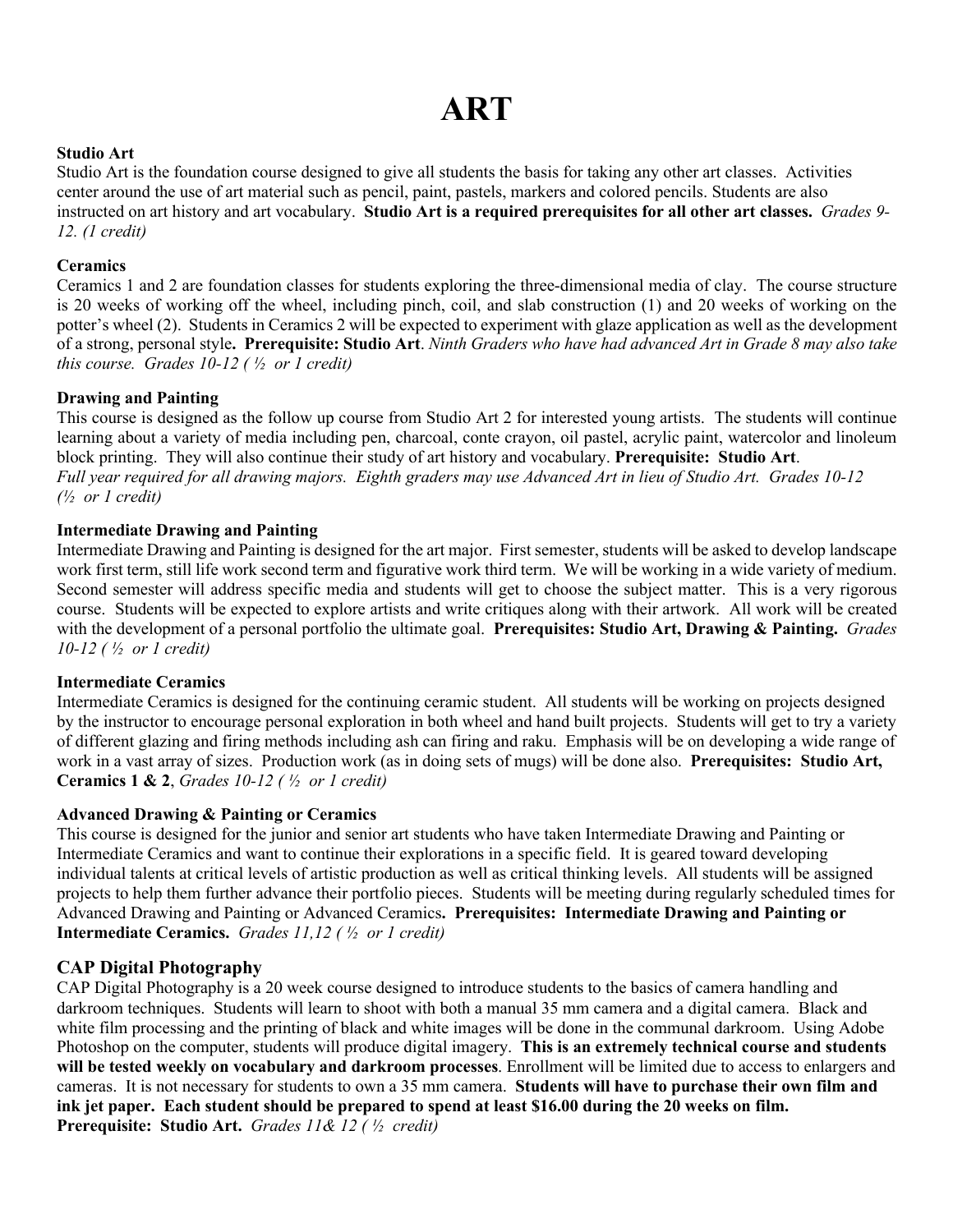#### **CAP Intro to Photo & Dark Room Techniques**

In CAP Intro to Photo & Dark Room Techniques, students will continue on with exploration of photography as an artistic medium. Students will develop a photography portfolio. Each student will do a research project on an established photographer. We will continue working with both digital and analog photography. **Students must be prepared to purchase their own film and ink jet paper. Individuals should plan on having at least \$20.00 for film for this class. Prerequisite: Performing well in CAP Digital Photography.** *Grades 11 & 12 (½ credit)*

#### **Computer Art**

Students will be introduced to basic computer applications for producing creative artistic projects. The course is geared toward more graphically oriented projects such as posters, advertisements, logos for products etc. Students will be instructed in basic use of Adobe Photoshop**. Prerequisite: Studio Art.** *Grades 10-12 ( ½ credit)*

#### **Advanced Computer Art**

Students will apply the skills learned in computer Art to produce more sophisticated projects using Dream Weaver, Adobe Photoshop, and Corel Draw 7.

Students will also learn to create personal and commercial web site designs. **Prerequisite: Studio Art and Computer Art.** *Grades 10-12 ( ½ credit)*

#### **Fusing and Slumping Warm Glass**

Warm Glass or Fused Glass is a basic glass forming class using fusing glass or recycled window glass as a material for the projects. Colors will be added by mason stains, colored glass stringers, colored chips, and colored powders. The projects will range from glass pendants, coasters, small to large bowls, and drop through vases. The glass will be kiln fused, and slumped into ceramic molds. Students will also study glass history and technical glass vocabulary. Grade 12 only. **Prerequisite: Studio Art**. ( ½ credit)

#### **Advanced Placement 2-dimensional Design**

The AP Art Course is for seniors only. Students will develop a portfolio of a minimum of 24 pieces of artwork to be submitted to a national site for grading to earn college credit. Each student must complete a concentration, 12 pieces based on a personally developed theme. Twelve other pieces of art are submitted to show that the student is fluent in a variety of media. All of the above are submitted digitally. Five pieces of original art work are additionally sent in for evaluation. The work in this portfolio should be rotted in the elements of design. The portfolio may include drawing, painting, photography, and computer art. Students must be prepared to pay a fee, currently \$87.00, in order to get their portfolio reviewed to potentially receive college credit. Most colleges will accept the credit if the student receives a grade of 3.0 or better. **Prerequisite: Studio Art plus 2 additional high school credits of 2-dimensional art.** *Grade 12 only.* (1 credit)

#### **Advanced Placement 3-dimensional Design**

The AP art courses are for seniors only. Each student must complete a concentration, 12 images of their 3-dimensional work which are based on a personally developed theme. Eight other pieces of art are submitted to show that the student is fluent in a variety of media. All of the above are submitted digitally. Five of the best pieces of work are sent in digitally for evaluation of overall quality. Students must be prepared to pay a fee, currently \$87.00, in order to get their portfolio reviewed to potentially receive college credit. Most colleges will accept the credit of the student receives a grade of 3.0 or better. **Prerequisite: Studio Art plus 2 additional high school credits of 3-dimensional art.** *Grade 12 only.* (1 credit)

#### **Advanced Placement Drawing**

The AP art courses are for seniors only. Students will develop a portfolio of 24 pieces of artwork to be submitted to a national site for grading to earn college credit. Each student must complete a concentration, 12 pieces based on a personally developed theme. Twelve other pieces of art are submitted to show that the student is fluent in a variety of media. All of the above are submitted digitally. Five pieces of original art work are additionally sent in for evaluation. The work in this portfolio should be a show of the mastery of drawing through drawings, paintings, and prints. Students must be prepared to pay a fee, currently \$87.00, in order to get their portfolio reviewed to potentially receive college credit. Most colleges will accept the credit if the student receives a grade of 3.0 or better. Prerequisite: Studio art, Drawing and Painting, Advanced Art. Grade 12 only. (1 credit)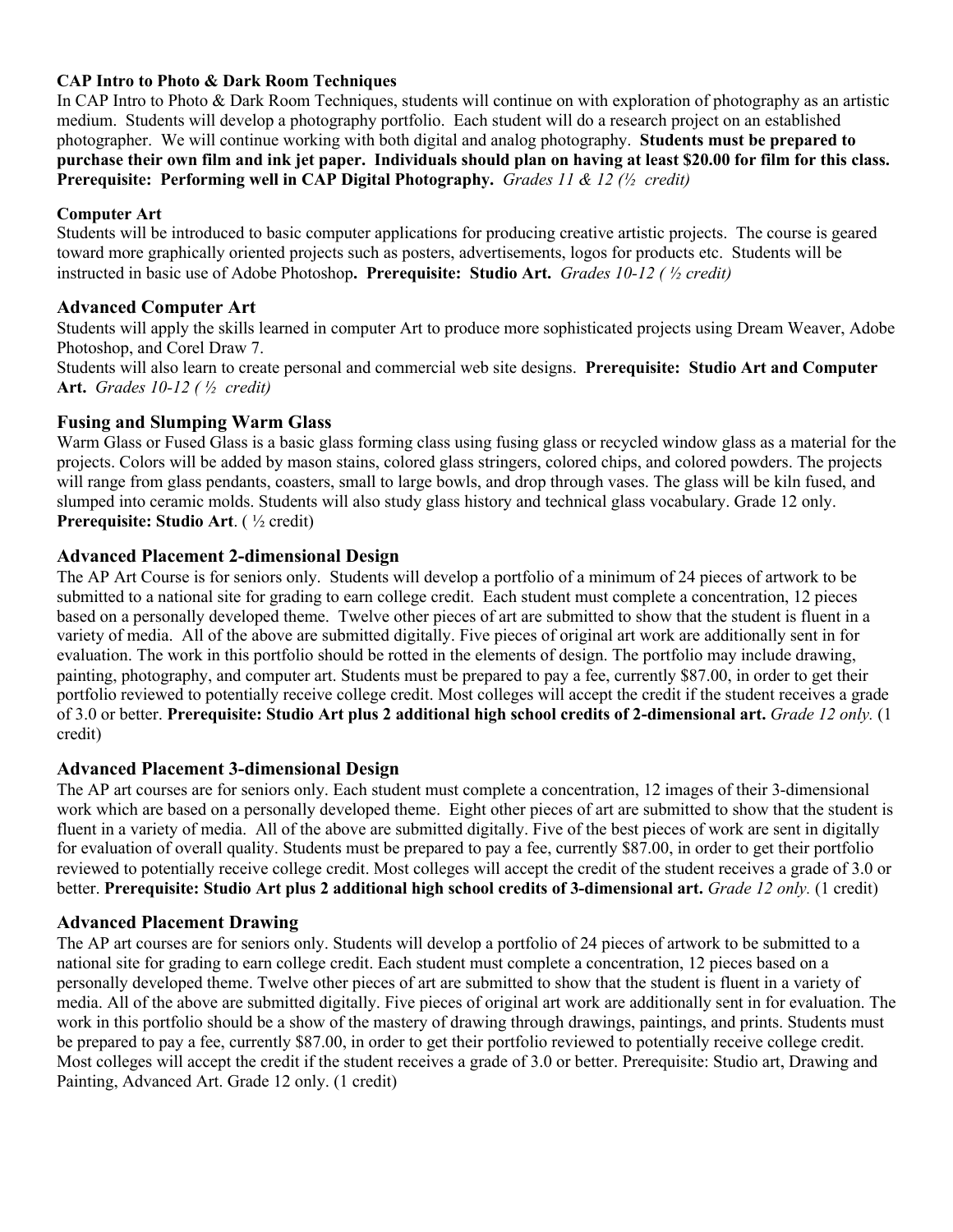## **ENGLISH**

#### **English 9**

The New York State grade 9 curriculum modules offer a wide range of quality texts that span the canonical to the contemporary. The grade 9 curriculum balances classic works by William Shakespeare, Sophocles, and Emily Dickinson with contemporary writing by authors such as Temple Grandin, Karen Russell, and Marc Aronson. Through the study of a variety of text types and media, students build knowledge, analyze ideas, delineate arguments, and develop writing, collaboration, and communication skills. The lessons within each of the modules are linked explicitly to the Common Core Learning Standards, and provide a rigorous and pedagogically-sound approach for how the standards can come alive with thoughtful planning, adaption, and instruction. (1 credit)

#### **English 9H**

The English enrichment classes cover all that the English 9 classes cover but in greater depth. The emphasis in these classes is on critical thinking, literary analysis, writing and research. Students taking these classes should possess enthusiasm, maturity and above average ability in English. There is required summer work prior to taking the course. (1 credit)

#### **English 10**

The New York State grade 10 curriculum modules offer a variety of rich texts that engage students in analysis of literary and journalistic nonfiction as well as poetry, drama, and fiction. Classic and contemporary authors represented in the grade 10 modules include Christopher Marlowe, Amy Tan, Martin Luther King, Jr., Alice Walker, Malala Yousafzai, E.B. White, William Shakespeare, and Niccolò Machiavelli. Working with these texts, students build knowledge, analyze ideas, delineate arguments and develop writing, collaboration, and communication skills. The lessons within the modules are linked explicitly to the Common Core Learning Standards, and provide a rigorous and pedagogically-sound approach for how the standards can come alive with thoughtful planning, adaption, and instruction. (1 credit)

#### **English 10H**

The emphases in this class are preparing the students to: think critically, analyze challenging literature, write a variety of literary analysis papers, and strengthen close reading skills. Pre-AP level literature will be included to better enable students to prepare for participation in the AP Literature class in 11<sup>th</sup> grade. Students taking this class should be enthusiastic about reading, writing, and learning challenging material. This course has REQUIRED summer work prior to taking the course. (Prerequisite: successful completion of 9H English or 9 CC teacher recommendation for students successfully completing 9 who wish to challenge themselves.) (1 credit)

#### **English 11**

The New York State grade 11 curriculum modules continue to develop students' skills in analyzing complex literary and informational texts as students delve deeply into works by acclaimed authors and historical figures, including classics from William Shakespeare, Virginia Woolf, and Kate Chopin; seminal pieces from W.E.B. Du Bois, Booker T. Washington, and Elie Wiesel; and contemporary literature from Tim O'Brien and Louise Erdrich. Through the study of a variety of text types and media, students build knowledge, analyze ideas, delineate arguments, and develop writing, collaboration, and communication skills. The lessons within the modules are linked explicitly to the Common Core Learning Standards, and provide a rigorous and pedagogically-sound approach for how the standards can come alive with thoughtful planning, adaption, and instruction. (1 credit)

#### **AP English Literature and Composition**

The AP English Literature and Composition course engages students in the careful reading and critical analysis of imaginative literature. Through the close reading of selected texts, students deepen their understanding of the ways writers use language to provide both meaning and pleasure for their readers. Writing is an integral part of this course and the AP Lit. exam. Writing assignments focus on the critical analysis of literature. This course culminates in a national AP English Lit exam in early May which may, if the student earns a high enough score, result in college credit. This course has REQUIRED summer work prior to taking the course. (Prerequisite: successful completion of Pre AP English Literature and Composition. Other students who wish to take the class will be considered on a case-by-case basis.) (1 credit)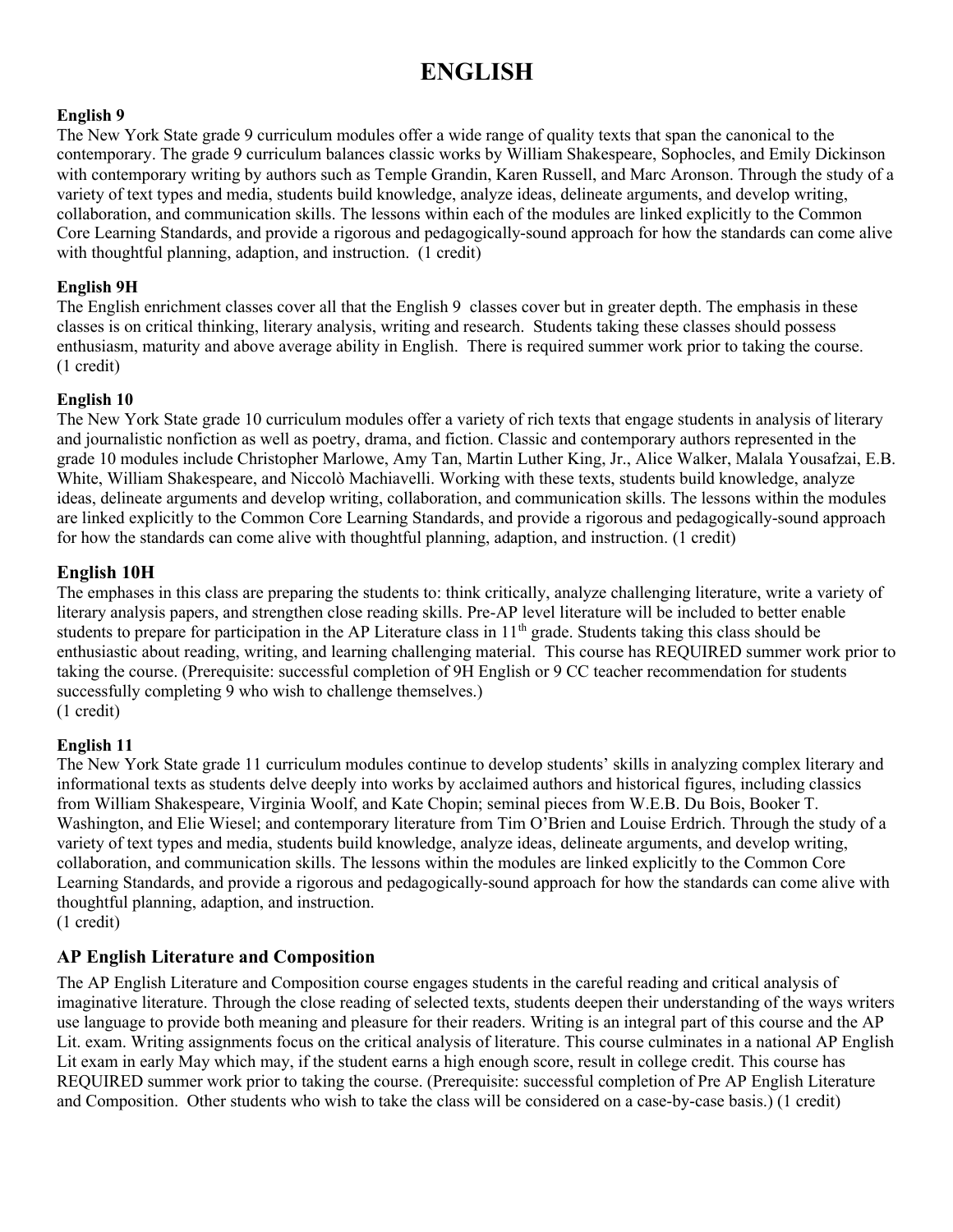#### **English 12**

The New York State Grade 12 curriculum modules offer a wide range of quality texts that engage students in analysis of autobiographical nonfiction, speeches, poetry, drama, and fiction. The grade 12 modules comprise classic and contemporary voices including Malcolm X with Alex Haley, Leslie Marmon Silko, Henry David Thoreau, Benazir Bhutto, Jared Diamond, William Shakespeare, Tennessee Williams, Jhumpa Lahiri, and Nikolai Gogol. Through the study of a variety of text types and media, students build knowledge, analyze ideas, delineate arguments, and develop writing, collaboration, and communication skills. The lessons within each of the modules are linked explicitly to the Common Core Learning Standards and provide a rigorous and pedagogically-sound approach for how to bring the standards to life through thoughtful planning, adaption, and instruction. In Module 12.1, students engage with autobiographical nonfiction to explore the craft of personal narrative before beginning work on their own personal narrative essays in response to a prompt from the Common Application. In Module 12.2, students read both literary and nonfiction texts to analyze how authors use rhetoric and structure in texts dealing with concepts of government and power. In Module 12.3, students engage in an inquiry-based iterative process for research. Building on work with evidence-based analysis in Modules 12.1 and 12.2, students explore topics that may elicit multiple positions and perspectives, gathering and analyzing sources to establish a position of their own and crafting an argument-based research paper. In Module 12.4, the last module of high school, students work with literary texts, including drama, poetry, short fiction, and novel, to explore how authors treat similar central ideas and themes via character development and interaction. (1 credit)

#### **Gemini English 101** (Freshman English)

Students will develop critical thinking skills and will apply them to the writing of college-level essays. Students will also learn research techniques and will learn to incorporate documented research into a paper. Grade 12 ( ½ credit) prerequisite for FLCC Credit 80% average in English 11 or AP Literature.

#### **Gemini English 103** (Advanced Composition)

Continuing the educational goals of English 101 (critical thinking and confident writing), this course helps students to develop reader response and critical analysis papers related to several genres of literature. Grade 12 ( $\frac{1}{2}$  credit) Prerequisite: same as above. Must earn at least a C- in Eng 101

#### **Young Adult Literature**

Are you "turned off" to reading? How about reading some literature that was written specifically for your age group? Read about characters who face the same challenges that you do, who have similar stresses in their lives, and who make choices and have to live with the consequences of those choices. In addition to reading several novels, you will write and/or create projects in response to your reading. Grades 9-12 (1/2 credit).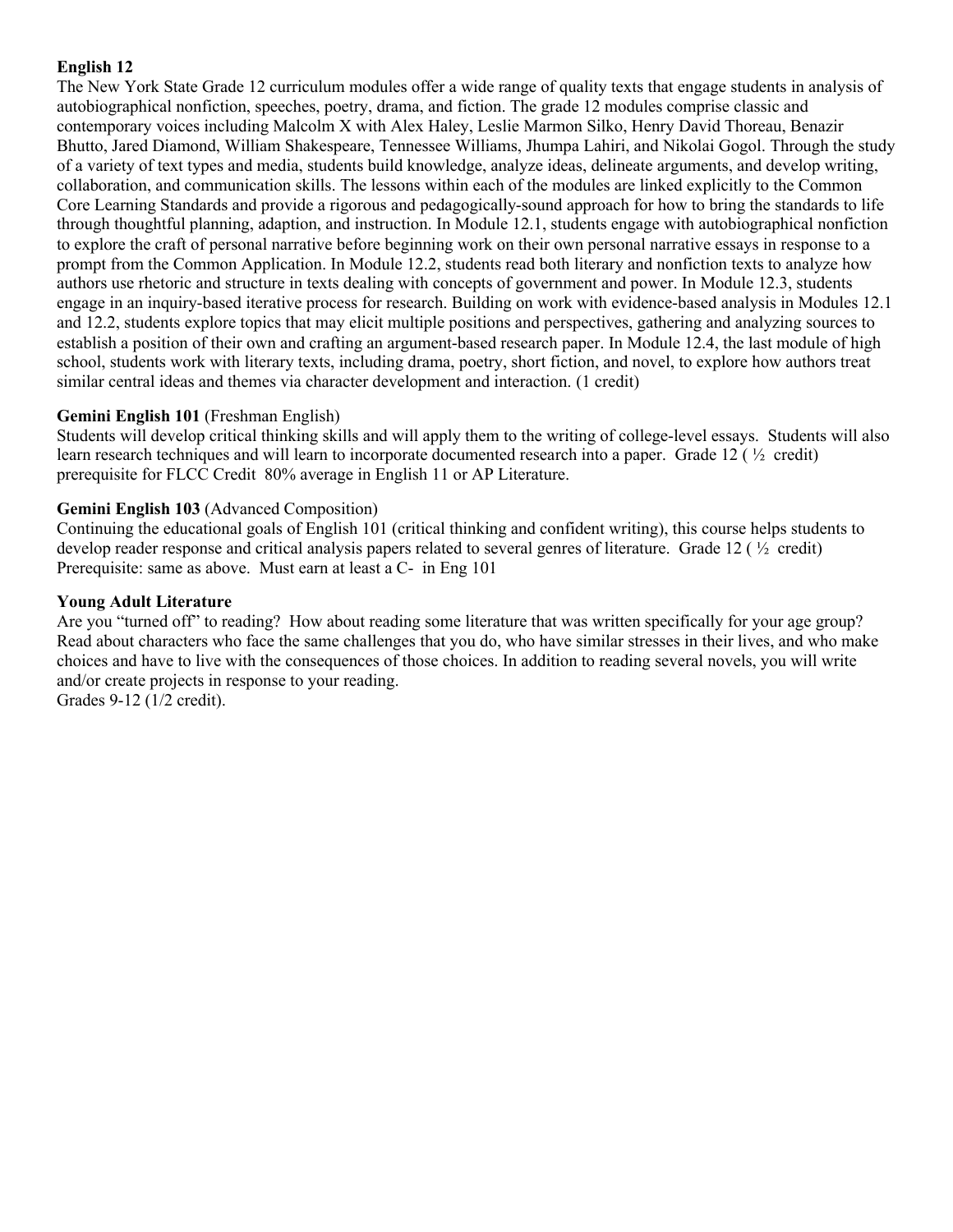## **FOREIGN LANGUAGE**

#### **The major goals of the Foreign Language Department are to enable students to converse in the language they study and to gain some knowledge of the people who speak the language and the way they live.**

#### **Spanish 1R**

Students will learn to read, write listen and speak using basic vocabulary and present tense verbs. Reading will be short passages. Writing will include short compositions. Any student wishing to advance to level II Spanish must complete this class. Assessments are project, participation and testing based. (1 credit)

#### **Spanish 2R**

Students will attain a higher level of communication that will include more abstract sentence syntax. The past tense verbs will be emphasized. Vocabulary development will be emphasized. Reading will include short stories. Students will write short compositions of  $50 - 75$  words. Classroom activities will include: music, games, role plays, oral drill, total physical response storytelling and traditional language skill instruction. (1 credit)

#### **Spanish 3R**

Students will continue language activities from levels I and II curriculums. The future, conditional, present perfect and subjunctive tenses will be taught. Students will write compositions of 125 words. Focus will include test taking strategies as preparation for the Monroe 1 BOCES final exam as mandated by New York State. Students are expected to communicate in Spanish in the classroom. (1 credit)

#### **Gemini Spanish 4**

SPN 201 is offered as 3 college credits. Curriculum follows the FLCC syllabus and students who opt to receive the college credit will register with FLCC in February 2014 at the high school. Units of study include the following chapters, and the grammar associated with each unit from the text:

- 1. Vacation and travel
- 2. Hobbies and pass times
- 3. Holidays and celebrations

Prerequisites: completion of high school Spanish 3 and minimum GPA of 80%. (1 credit)

#### **Gemini Spanish 5**

SPN 202 is offered as 3 college credits. Curriculum follows the FLCC syllabus and EXPLORACIONES textbook. Emphasis is on reading, writing, speaking and listening. Students who opt to receive the college credit will register with FLCC in February 2014 at the high school. Units of study include the following chapters, and the grammar associated with each unit from the text:

- 1. Chores and travel
- 2. Fashion and art
- 3. Environment and geography

Prerequisites: completion of high school Spanish 4 and minimum GPA of 80%. (1 credit)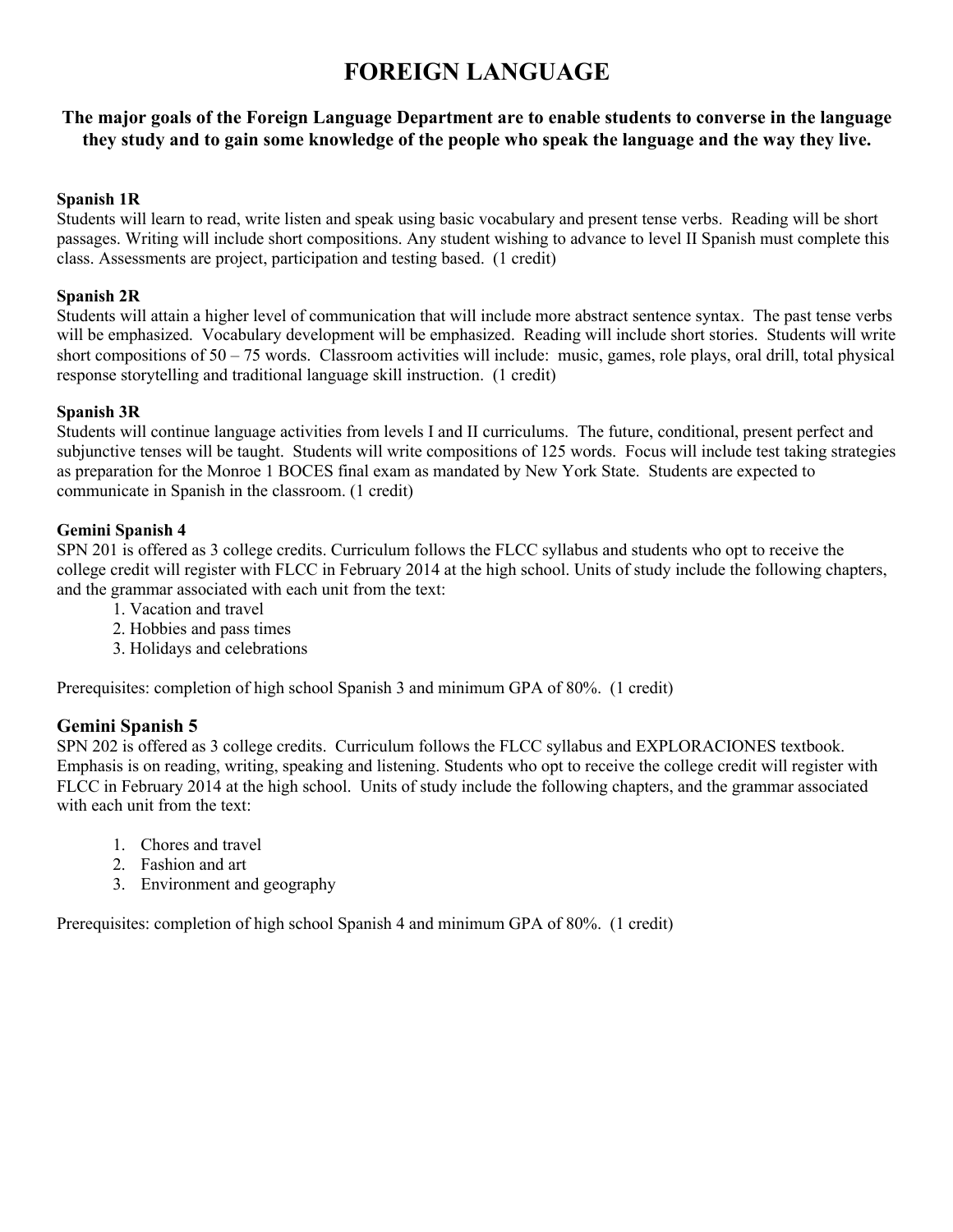### **HEALTH**

The long-range goal of the health education program at North Rose-Wolcott High School is to develop in our students the personal and social skills they will need to make health-promoting decisions. Ultimately, teaching them how to maintain a positive health status and leading productive lives. The curriculum follows the New York State Learning standards and the Scope and Sequence for health education in New York State and is delivered through skill building strategies that promote lifelong wellness for all students. Health classes are designed to engage students in a number of activities that will promote skill communication, planning and goal setting, self and relationship management, stress management and advocacy. Topics that will be discussed include substance use and abuse, nutrition and physical activity, mental health, lifestyle diseases, human sexuality, healthy relationships and HIV/AIDS education. **Grades 10,11,12. GRADUATION REQUIREMENT.**  $($  ½ credit)

*"Take care of your Health. It's your most valuable asset."*

### **PHYSICAL EDUCATION**

The physical education program is based on a selective elective method. This allows the students the opportunity to take part in many different activities. Some of these activities include, but are not limited to, the following: golf, tennis, badminton, racquetball, cross country skiing, self defense, kayaking, weight training, volleyball, softball, archery, project adventure, soccer, football, etc. Within all of these units, the students will be taught important lifelong skills. Some of these skills include problem solving, teamwork, leadership, communication, and others.

Students are required to earn two credit hours of physical education to graduate from high school. Each year that a student successfully completes a physical education class, he/she receives a  $\frac{1}{2}$  credit toward his/her requirement. Certain activities are required for the students to graduate. Students must take a swimming class every year. CPR/AED training is also a requirement for the students to graduate. The students must take and pass CPR/AED once during their time while in the high school. They do not have to pass the American Red Cross tests and become certified, but they do have to pass the teacher's individual physical test during that unit. ( $\frac{1}{2}$  credit)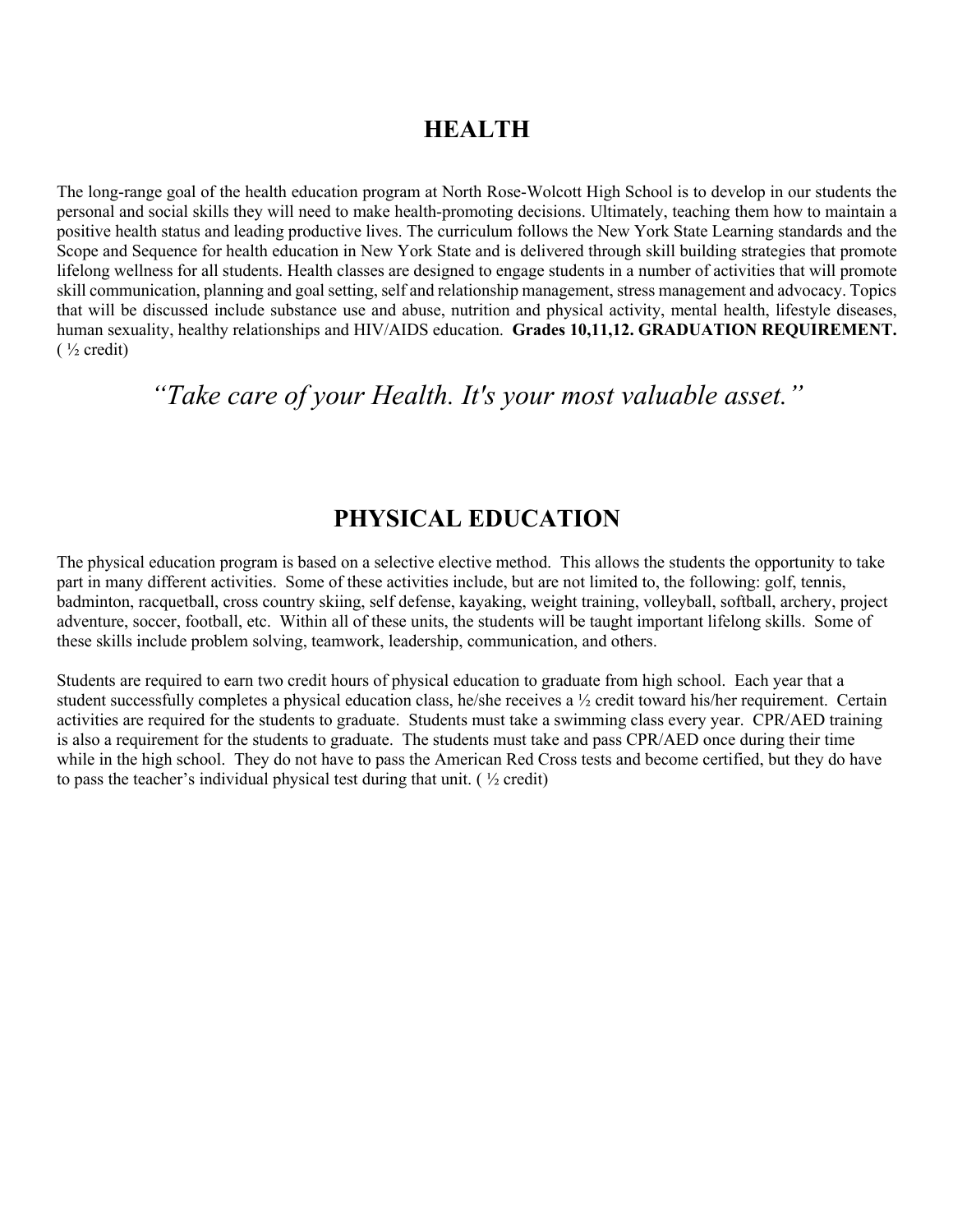## **MATH**

#### **Algebra**

The focal point of this course is the Common Core Algebra content strand. Algebra provides a tool and ways of thinking that are necessary for solving problems in a wide variety of disciplines, such as science, business, social sciences, fine arts, and technology. This course will assist students in developing skills and processes to be applied using a variety of modeling techniques to successfully solve problems in a variety of settings. **It is the basis for all the higher level math courses a student will encounter at the high school level**. The Common Core Regents exam will be administered at the end of this course. (1 credit)

#### **Applied Geometry**

Applied Geometry is designed to teach the concepts of geometry with fewer difficult proofs. Properties of circles, triangles, and polygons will be taught. Congruent and similar triangles will be explored as well as some coordinate geometry. The material will allow the student to move into the Regents level Geometry course or the Intermediate Algebra & Geometry non-regents course. (1 credit)

#### **Geometry CC**

Geometry CC is the second course in mathematics for high school students. There is no other school mathematics course that offers students the opportunity to act as mathematicians. Within this course, students will have the opportunity to make conjectures about geometric situations and prove in a variety of ways, both formal and informal, that their conclusion follows logically from their hypothesis. This course is meant to employ an integrated approach to the study of geometric relationships. Integrating synthetic, transformational, and coordinate approaches to geometry, students will justify geometric relations and properties of geometric figures. The Geometry Regents will be administered at the end of this course. (1 credit)

#### **Gemini Business Math**

FLCC Business Math is intended to fulfill the mathematics requirement for students whose degree program requires math credit, but not a specific course such as College Algebra, Pre-calculus or Statistics. The central concept of the course is the time-value of money, and emphasis is placed on calculations and critical reasoning for problems where this is a major issue, such as simple and compound interest and annuities. A student must meet any one of these pre-requisites to be enrolled in the course:

#### **Statistics**

An elective math course for one credit. A first course in statistics designed to introduce descriptive statistics with one and two variables, and probability and to assimilate those concepts into probability distributions. Topics include sampling, central tendency, variability, graphing, linear correlation, and regression, dependent and independent probability, discrete and continuous probability distributions. **Prerequisite: Must have completed Algebra and either regents or non-regents geometry.** (1 credit)

#### **Algebra 2**

Algebra 2 is the capstone course of the three units of credit required for a Regents diploma. This course is a continuation and extension of Integrated Algebra and Geometry. While developing the algebraic techniques that will be required of those students that continue their study of mathematics, this course is also intended to continue developing alternative solution strategies and algorithms. For example, technology can provide to many students the means to address a problem situation to which they might not otherwise have access. Within this course, the number system will be extended to include imaginary and complex numbers. The families of functions to be studied will include polynomials, absolute value, radical, trigonometric, exponential, and logarithmic functions. Problem situation involving direct and indirect variation will be solved. Problems resulting in systems of equations will be solved graphically and algebraically. Algebraic techniques will be developed to facilitate rewriting mathematical expressions into multiple equivalent forms, /data analysis will be extended to include measure of dispersion and the analysis of regression that model functions studied throughout this course. Associated correlation coefficients will be determined, using technology tools and interpreted as a measure of strength of the relationship. Arithmetic and geometric sequences will be expressed in multiple forms, and arithmetic and geometric series will be evaluated. Binomial experiments will provide a basis for the study of probability theory and the normal probability distribution will be analyzed and used an approximation of these binomial experiments. Right triangle trigonometry will be expanded to include the investigation of circular functions. Problem situations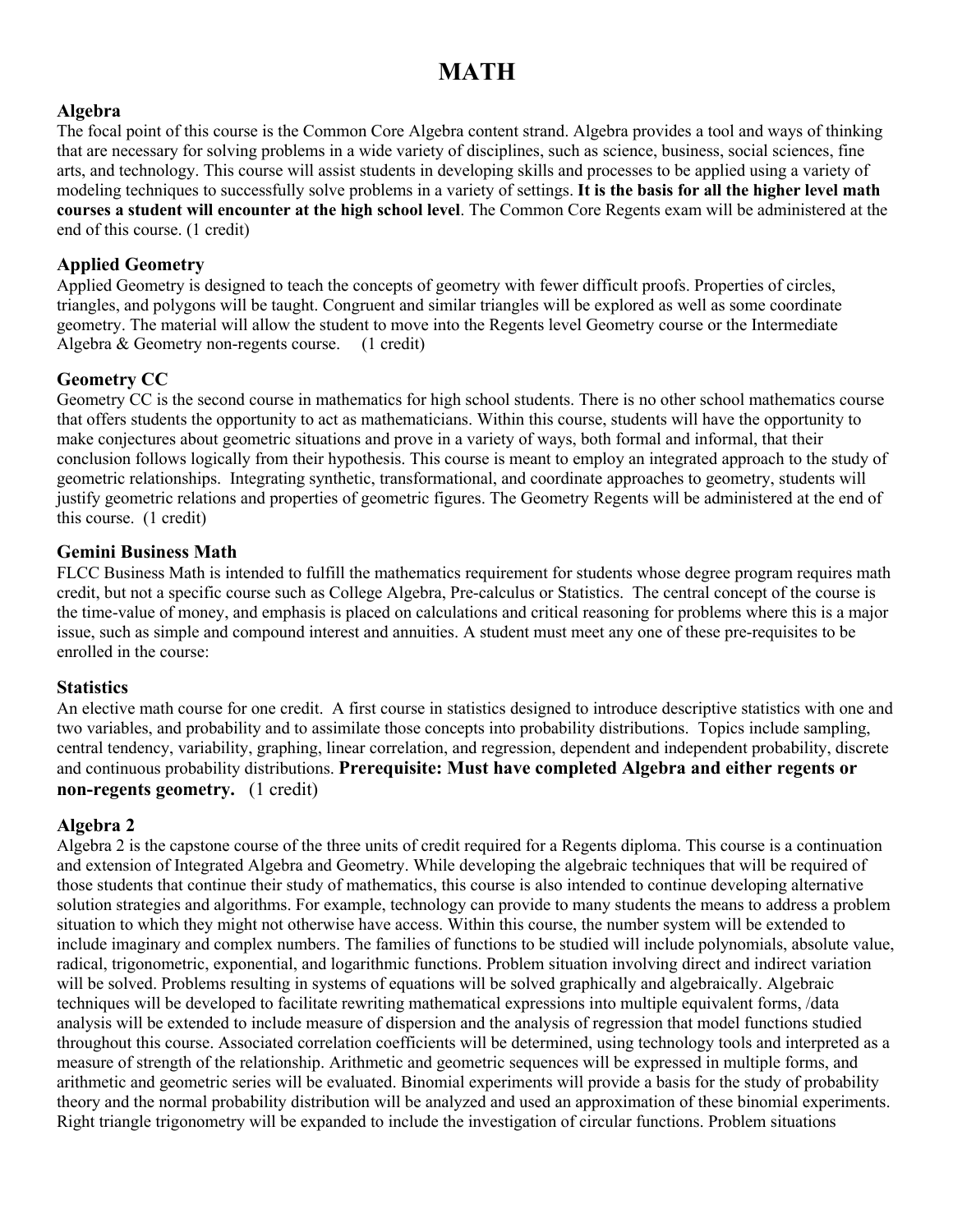requiring the use of trigonometric equations and identities will also be investigated. Students will sit for a NYS Regents Examination at the end of this course. (1 credit)

#### **Gemini Computer Science**

This course introduces students to computer science with fundamental topics that include problem solving, design strategies and methodologies, organization of data (data structures), approaches to processing data (algorithms), analysis of potential solutions and the ethical and social implications of computing. The course emphasizes both object oriented and imperative problem solving and design. These techniques represent proven approaches for developing solutions that can scale up from small, simple problems, to large, complex problems. prerequisite of 80 average in Algebra or passing both Algebra and Algebra 2. (1 Credit)

#### **Gemini Intro to Calculus**

A continuation of the concept of functions learned in Algebra 2/Trigonometry expanding to exponential, logarithmic, polynomial, and rational functions. In addition, topics for consideration include transformations, composition, inverse functions and trigonometric functions. This course provides in-depth study of a variety of functions, solving equations and applications of functions. Moreover the course provides a bridge to the beginning groundwork of Calculus with the study of rates of change, extrema and concavity. Graphing calculator required**. Pre-requisite: successful completion of Integrated Algebra, Geometry, and Algebra 2/Trig. Students should have an Algebra 2 class average of 80%.** Note: Students may choose to take this course for FLCC college credit and MUST take this course if they plan to earn college credit for FLCC Calculus the following year. (1 credit)

#### **Calculus**

A first course in Calculus focusing on the mathematics of changing rates. The derivative of polynomial and transcendental functions is investigated from a numerical, graphical, and algebraic approach. Applications for the use of derivatives are also explored. Introduction to the definite integral and the Fundamental Theorem of Calculus is included in this course. Graphing calculator required. **Students should have a Pre Calc course average of 80%.** (1 credit)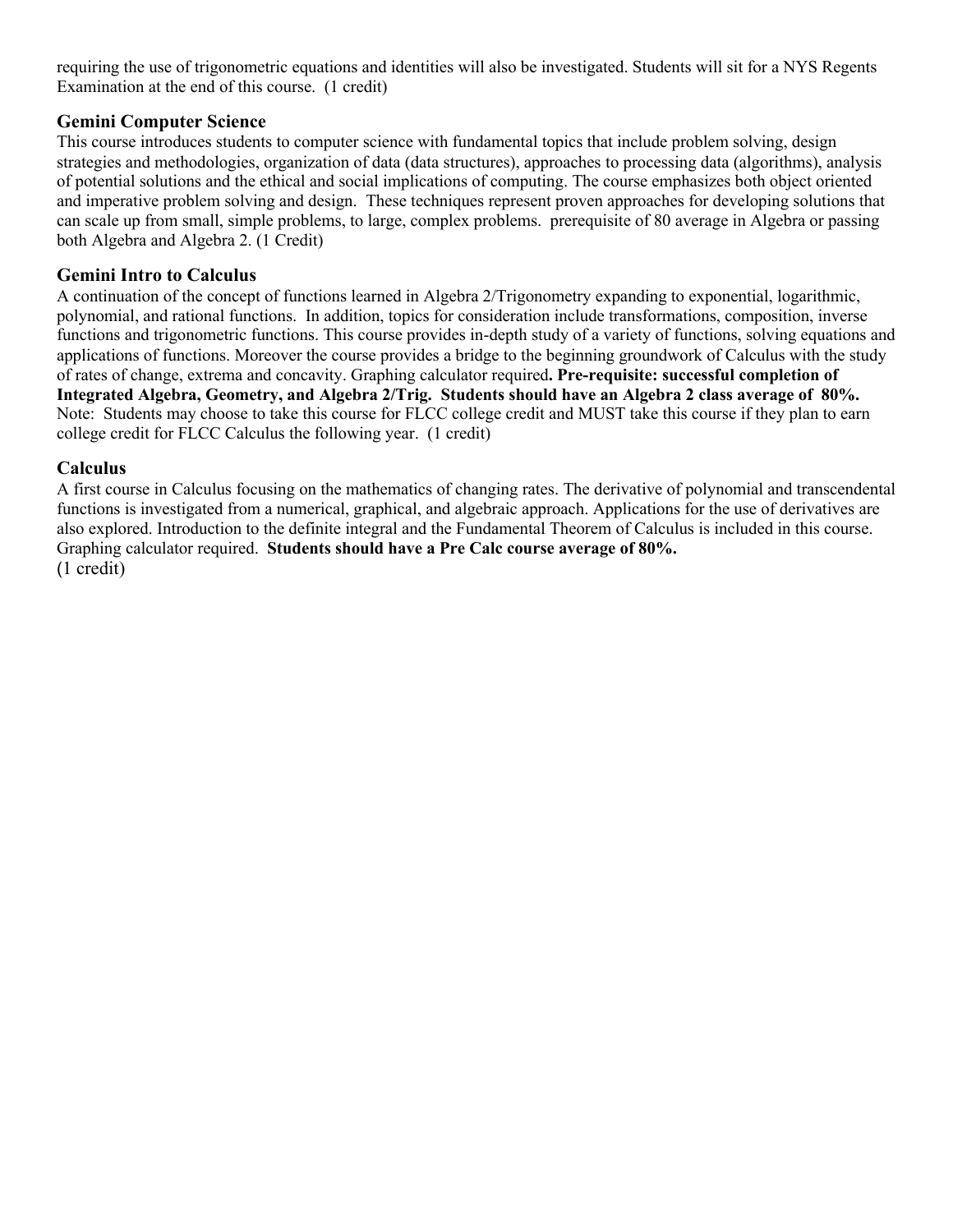## **MUSIC**

#### **Band**

This full-year course provides students with a group activity where they learn how to work cooperatively and derive genuine aesthetic growth. Rehearsals are directed not only toward the technical advancement of students in the materials used, but also in the development of concepts relating to musical content, structure and style. Music reading, interpretation and sight-reading are continually stressed through the use of a wide variety of works. Individual and class instruction and smaller ensembles place emphasis upon technical progress as well as solo/ensemble playing through the use of repertoire other than that of the concert band.

Instruments offered are the typical concert band instruments of woodwinds, brasses and percussion. Unfortunately, due to the instrumentation, and the lack of available music, we are not accepting *electric* guitar as a normal band instrument.

The Instrumental program consists of sectional rehearsals, individual and class lessons of one period, per week on a rotational schedule, small ensemble playing and full ensemble (band) rehearsals. It may also include marching band (Parades) and opportunities for student conducting. There are also opportunities for participation in All-County, All-State, and NYSSMA Solo/Ensemble competitions and festivals, as well as competitions and festivals within and outside the state. Other experiences may include participation in a stage band, pep band, musical pit band, flute choir or brass and/or woodwind band, All are dependent upon student interest, availability of rehearsal time and the instructor's schedule. (1 credit) *Note: If you would like to be in band and your instrument is percussion, you must audition due to the limited number of instruments available. This audition must take place at the middle school or in the high school with the high school band director at a scheduled time prior to scheduling. Please contact the Middle School Band Director or the High School Band Director for more information.* 

*The audition will determine if you are in Symphonic Band or Percussion Ensemble.*

#### **Girls' Choir**

Girls Ensemble is a non-audition group open to any student. Students interested may indicate this on their course offering selection sheet. The class consists of musical rehearsals for concerts in December, March, and June. A rotating lesson schedule is also part of this course. Students are required to come to group voice lessons where non-chorus songs are learned and practiced. Proper breathing, vocal techniques, musicianship, and sight-reading are discussed in lessons and class. Group and solo opportunities are also available. NYSSMA Solo Festival, NYSSMA Ensemble Festival, All County, Area-All State, Conference All State, and a voice recital are some of the optional performances that are offered upon enrollment in Girls Ensemble. Students are welcome to join both choruses. Prerequisites: None (1 credit).

#### **Choir**

Mixed Chorus is a non-audition group open to any student. Students interested may indicate this on their course offering selection sheet. The class consists of musical rehearsals for concerts in December, March, and June. A rotating lesson schedule is also part of this course. Students are required to come to group voice lessons where non-chorus songs are learned and practiced. Proper breathing, vocal techniques, musicianship, and sight-reading are discussed in lessons and class. Group and solo opportunities are also available. NYSSMA Solo Festival, NYSSMA Ensemble Festival, All County, Area-All State, Conference All State, and voice recitals are some of the extra performances that are offered upon enrollment in Mixed Chorus. Students are welcome to join both choruses. Prerequisites: None (1 credit)

#### **Lessons**

Lessons enable students to improve musically in a more personal and individual way. Students are expected to attend scheduled lessons unless there is a direct conflict with the class scheduled opposite the lesson. Lessons missed will be made up at another time. Band and choir lessons are part of the overall grade for the class and are accredited accordingly. Lessons are required for band, choir, girls' choir and applied music.

#### **Applied Music**

This full-year course is a combination of both Instrumental Music (BAND) and Vocal Music (CHOIR).Students who take this course will be involved in both instrumental lessons and voice classes; they will also participate in BAND and CHOIR rehearsals on an alternating basis. Course requirements are a combination of those for both BAND and CHOIR**.**  *Prerequisites: No prior vocal experience required. Prior instrumental experience and/or discretion of High School Band Director.* (1 credit)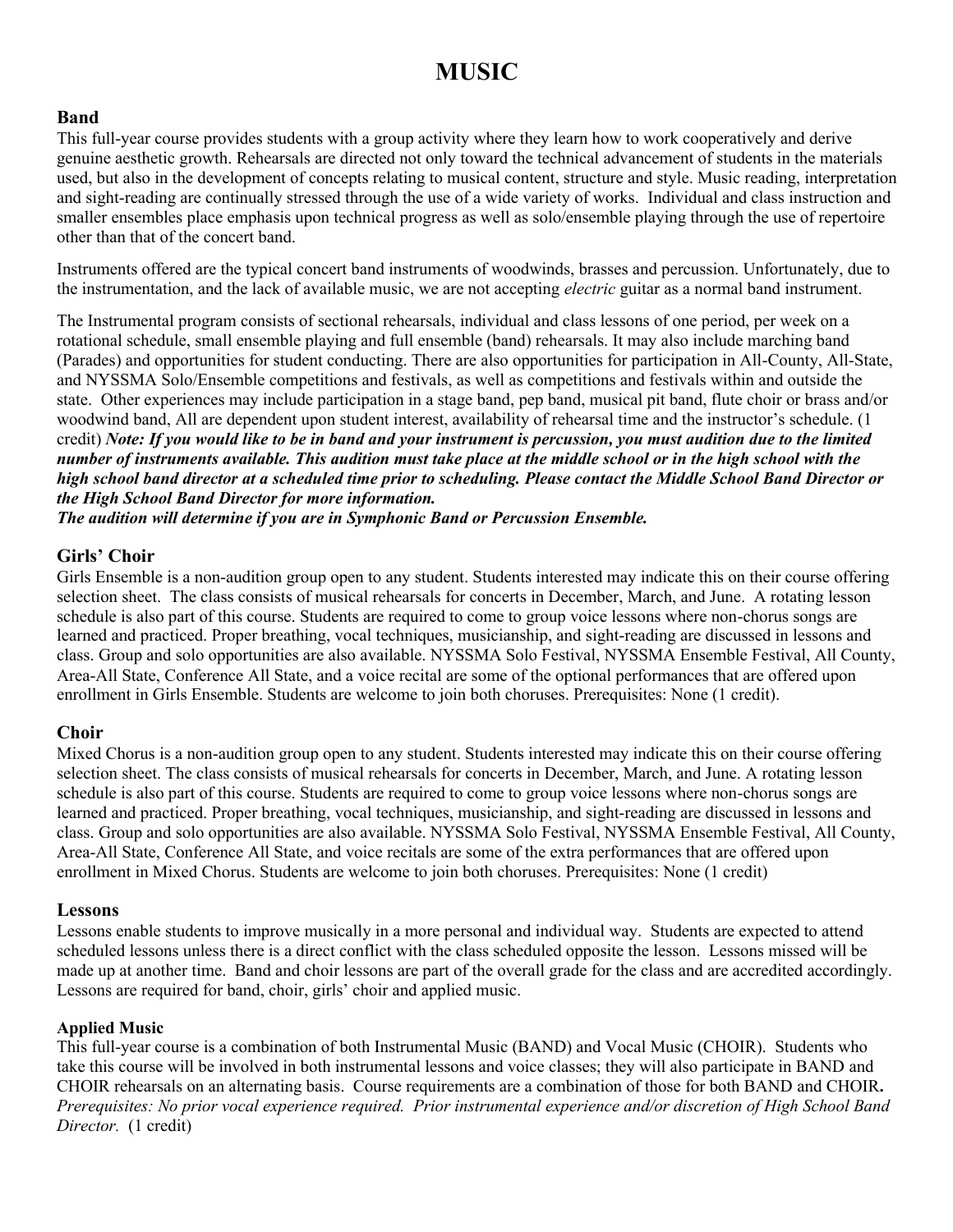#### **Jazz Ensemble**

There is a need in our district for students to be able to experience different genres of instrumental music. Jazz allows students to stray from the normal classical music setting and allows them to use their own creativity. It also allows students to be more comfortable to voice their own opinion through improvisation. Jazz has always had an inner communication system: its own language. This unique language gives student's confidence throughout life.

The course also includes, scheduled high school music concerts and performing in two or three community events. **Prerequisite: Students must be currently enrolled in symphonic band to be able to participate in Jazz Ensemble.** They must also audition for placement in the Jazz Ensemble with the current ensemble director prior to the start of the course. Audition will include the knowledge and understanding of scales (7 out of 12) and a short prepared piece of literature (solo or ensemble part). (½ credit each sem.)

#### **Music History/Theory**

This one-year course will help students further develop an awareness, a sensitivity and an appreciation of music. Material covered will familiarize students with literature which represents milestones of music history ranging from primitive times to the present day.

The instructional program consists of three main activities: 1) listening to live and/or recorded performances, 2) studying and/or researching musical information, and 3) score reading. Through these activities students will learn to discriminate and identify a broad historical core of specific works from various periods of music including Ancient, Middle Ages, Renaissance, Baroque, Classical, Romantic and the  $20<sup>th</sup>$  century. Students will make analyses of the respective styles, musical concepts and the manners in which they might or have reflected and influenced social, economic, historical, philosophical and political conditions and artistic trends of their times. (1 credit)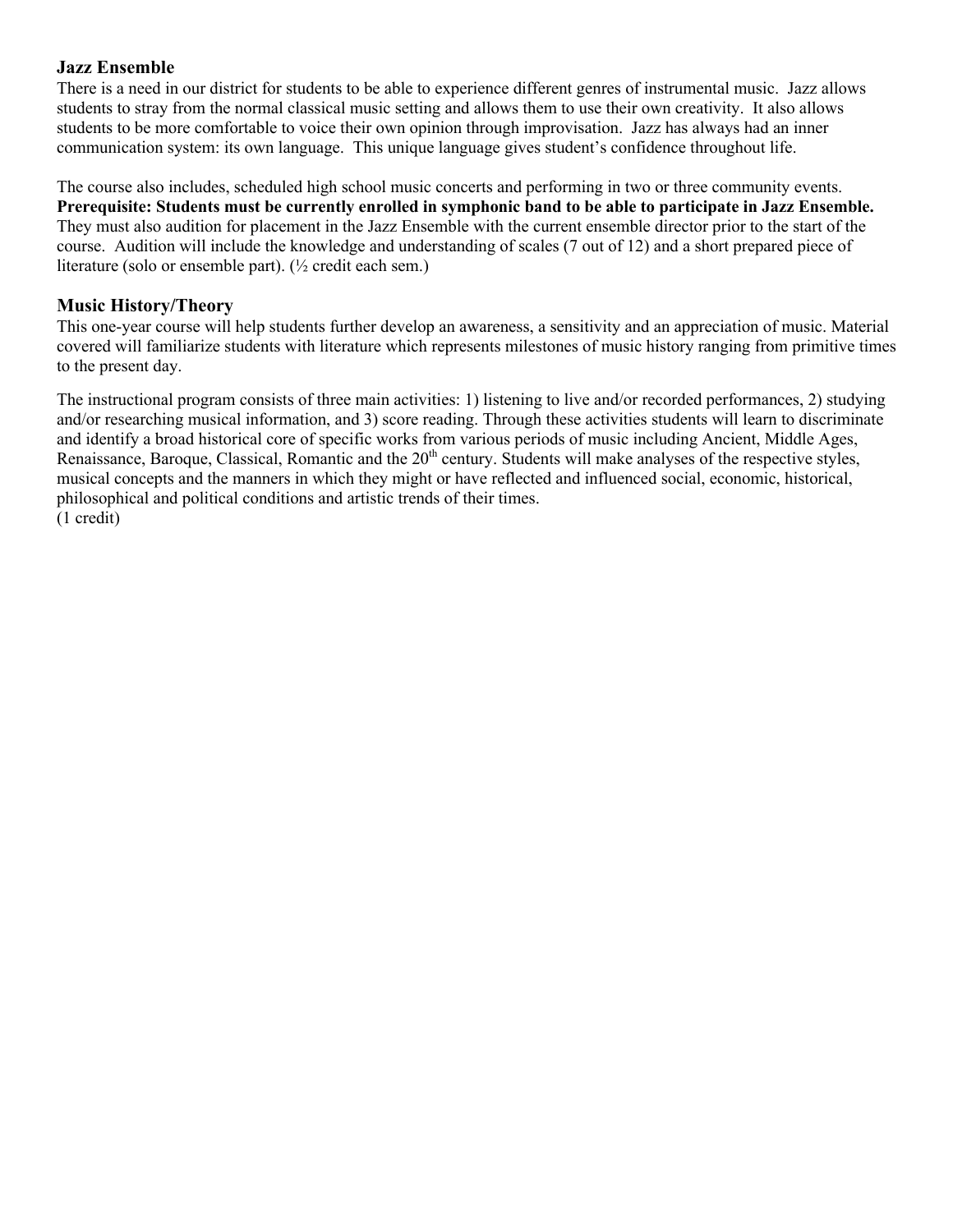## **BUSINESS EDUCATION**

| <b>COURSE</b>                         | <b>COURSE</b><br>CODE# | <b>LENGTH</b> | <b>CREDIT</b> |
|---------------------------------------|------------------------|---------------|---------------|
| Accounting                            | 0524                   | 40 weeks      | 1             |
| <b>Advanced Accounting</b>            | 0525                   | 40 weeks      | 1             |
| <b>Business Law</b>                   | 0528                   | 20 weeks      | $\frac{1}{2}$ |
| Gemini Personal Money Management      | 0516                   | 20 weeks      | $\frac{1}{2}$ |
| Business Ownership & Marketing        | 0531                   | 40 weeks      | 1             |
| Career & Financial Management         | 0500                   | 20 weeks      | $\frac{1}{2}$ |
| Computer Applications (Gemini CSC105) | 0514                   | 20 weeks      | $\frac{1}{2}$ |
| Travel and Hospitality                | 0629                   | 20 weeks      | $\frac{1}{2}$ |
| Mobile Apps                           | 0696                   | 20 weeks      | $\frac{1}{2}$ |
| Yearbook                              | 0071                   | 40 weeks      | 1             |
| Future Business Leaders (FBLA)        | club                   | 40 weeks      |               |

*The Business Education Department is organized to serve three vital roles:*

- *(1) To provide an opportunity for all students to achieve the learning standards in Career Development and Occupational Studies;*
- *(2) To provide relevant and up-to-date learning experiences that will help all students to become well-informed citizens and consumers;*
- *(3) To provide a foundation for success in college and career*

#### **Intro to Accounting**

A full year course designed to provide students with the basic knowledge of the accounting cycle. Emphasis is placed on service and merchandising businesses set up as sole proprietorships and corporate settings. Recommended for students who are exploring a career in business. All students, regardless of career choice, can benefit from accounting instruction for their own personal financial affairs.

Grades: 10-12 (1 credit) Counts as a math credit

#### **Advanced Accounting**

Students will further develop the accounting principles learned in the first year of Accounting. Topics covered will include computerized accounting, depreciation, and corporate accounting. Students will develop a solid foundation for employment in the accounting field or a business management career. Prerequisite: Accounting (1 credit)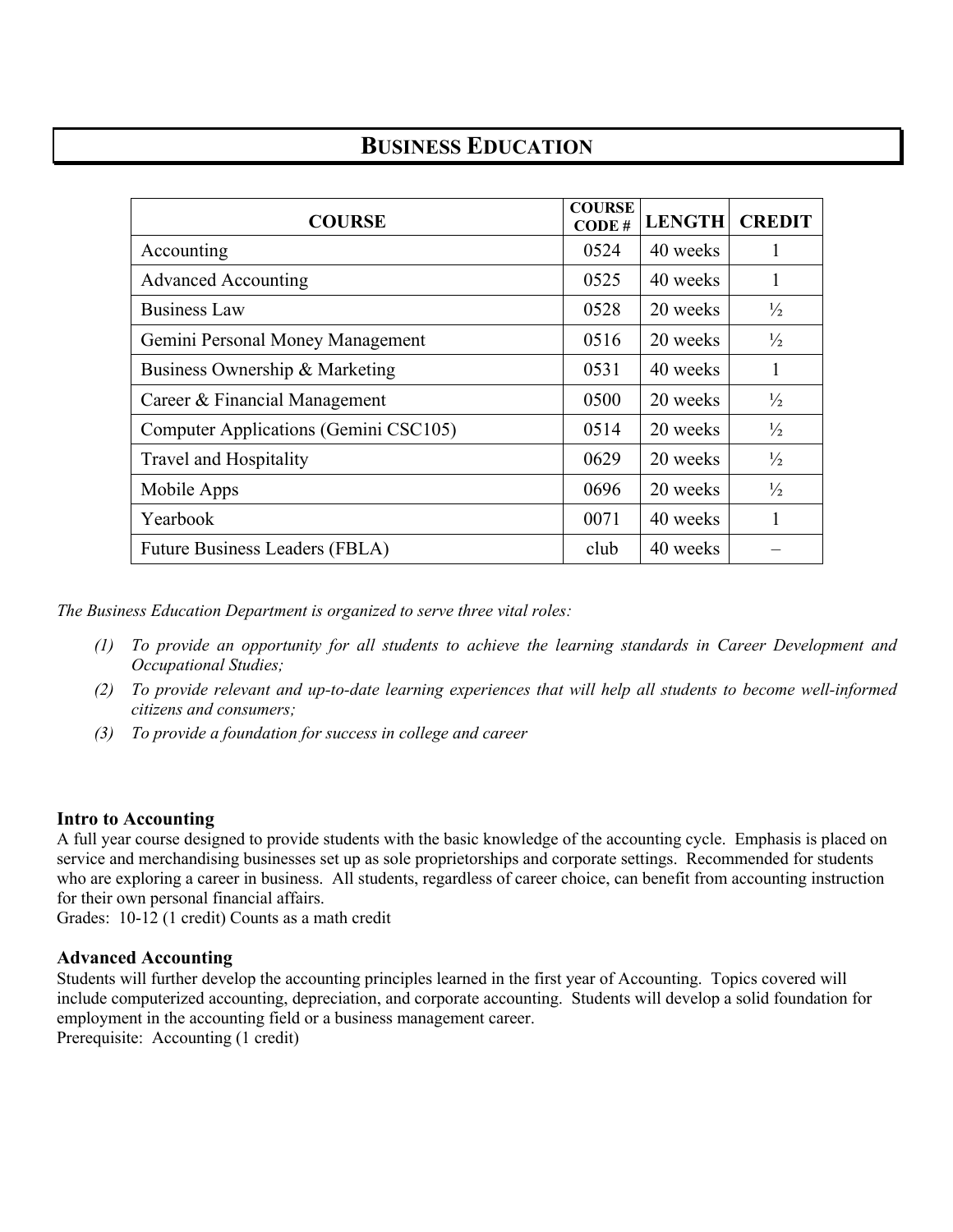#### **Travel and Hospitality**

Does it sound like fun to work at a resort, on a cruise ship or travel for a career? Do you like to organize events? This course will study the business of tourism, travel, lodging/hotel/resort, food & beverage service, restaurant operations, and explore their related careers. Students will explore careers available in the various segments of the hospitality industry. Come learn to plan, organize, and explore! Grades: 9-12 (½ credit)

#### **Yearbook**

Students will use the Balfour Studio software to create the NRW yearbook, *Forum*. Students will learn how to layout the yearbook, design individual pages, sell ads, gather information, write articles, take photographs, sell yearbooks, and design the yearbook's cover. This course will allow you to use your creative, technical, photographic, writing, and business skills to produce an exciting yearbook and learn about the publishing world.

#### **Business Law**

This exciting course is filled with practical experience for daily life. It will provide students with a comprehensive understanding of business and personal law. Emphasis will be placed on the importance of contract law, employment laws, consumer laws, product safety, purchasing/leasing a vehicle regulations, and the importance of having a will. Additional topics will include criminal law and property law. Legal knowledge is applied in a fun and meaningful way through the course.

Grades: 9-12 (½ credit)

#### **Business Ownership & Marketing**

Have you ever wanted to own your own business? Business Ownership and Marketing will give you the skills to do just that. You will learn marketing and advertising techniques while gaining real-world experience as you participate in all aspects of running our very own school store, Paw-Some Snacks. The concepts of this course reinforce the importance of teamwork in accomplishing a goal. Concepts covered will include promotion, pricing, product management, selling, and distribution.

Grades: 10-12 (1 credit)

#### **Gemini Computer Applications** (CSC105 Core Word/Excel/PowerPoint)

This course provides in-depth hands-on understanding of the Microsoft Office applications: Word, Excel, PowerPoint, and Publisher. Students will complete projects and multimedia presentations which can be transferred to other curriculum areas. Learn how to customize and integrate the applications for professional-looking publications Grades: 10-12 ( ½ credit)

#### **Gemini Business Organization & Leadership (Bus 120 Business Organization)**

This course focuses on the skills necessary for personal and professional groth of students in today's world regardless of career choice. Specific skill modules include: time management, problem solving, teamwork, decision-making, communication, gusiness organizational structures, government regulations and business ethics. You will create a successful business plan as a culminating project. Grades: 11-12 (1/2 credit)

#### **Gemini Career & Financial Management** (BUS131 Personal Money Management)

Everyone needs good occupational and financial skills! This course introduces students to the business world and sets a solid foundation for life after high school. Units of study include: career exploration, keeping a job, banking, budgeting, credit, investing, and taxes. The knowledge learned is practiced and reinforced throughout the course and transferable to other courses and life. (This course is required for all 5-unit majors). Grades: 11-12 (½ credit)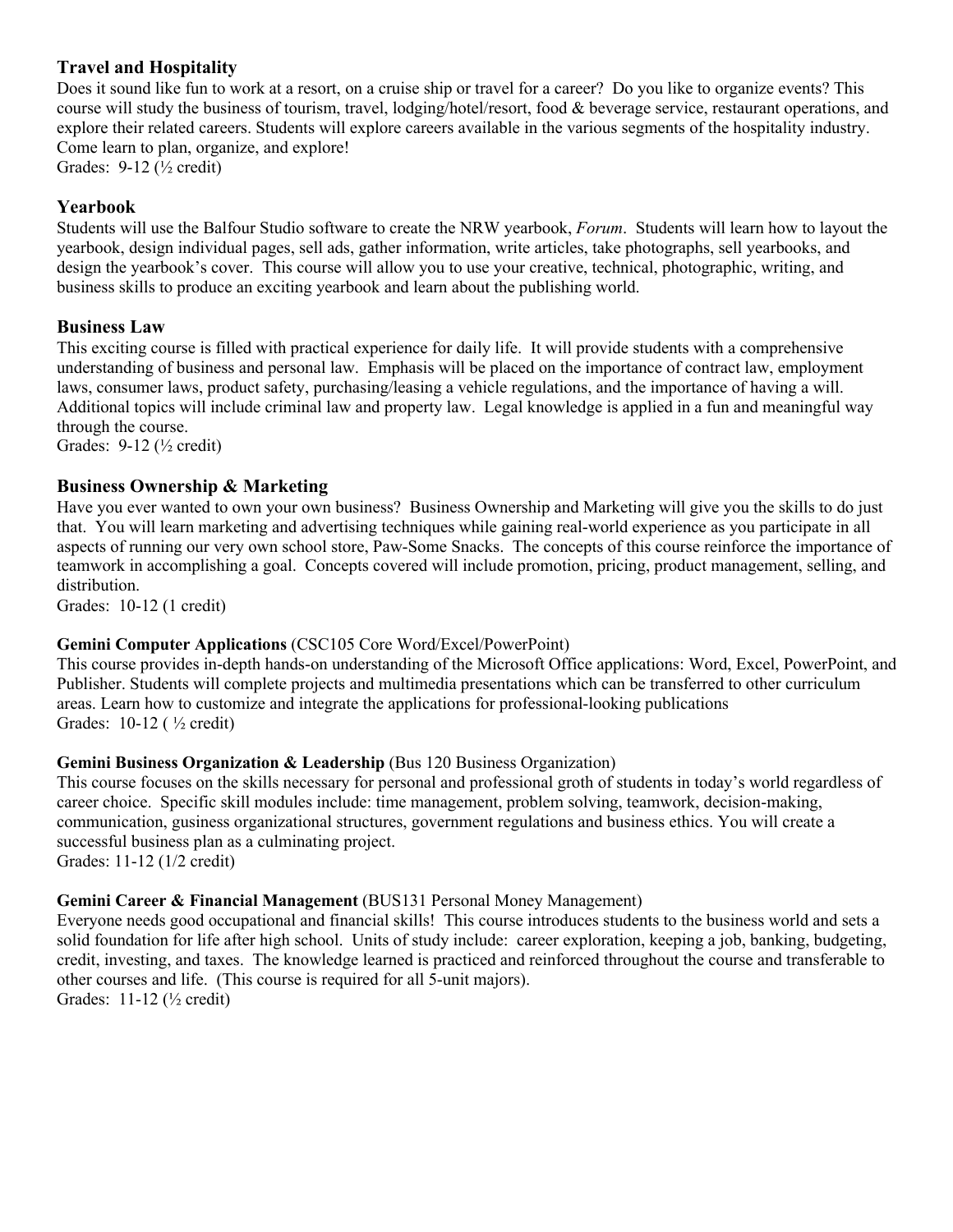## **TECHNOLOGY EDUCATION**

All students majoring in Technology Education must complete the following five units of credit:

- 1. Career and Financial Management  $(\frac{1}{2} \text{ credit})$
- 2. Production Systems or Communication Systems (1/2 credit)
- 3. Any other combination of courses in technology for four credits. Except Wood Tech courses.

DDP I and DDP II can be used to fulfill the Art/Music requirement.

#### **Wood Technology**

This course will teach you how to work with many of today's wood working tools and machines. Instruction will include the safe operation of the machines and portable power tools. The following machines will taught/demonstrated: surface planer, band saw, table saw, router, jointer, shaper, radial arm saw, drill press, miter saw, scroll saw, etc. Students will learn how to use the machines in order to construct useful projects out of rough cut lumber. Instruction will be given on wood products/materials, the safe use of various power tools and machines (including the woodworking lathe & CNC router). Students will spend their time on more difficult or larger pieces, which they will design and construct *Not part of Technology Sequence. Prerequisite: none.* (1 credit)

**Advanced Wood Technology**

This course provides an opportunity to develop advanced skills in furniture and cabinet making. This course will allow the student to construct a large piece of furniture or a more technical smaller piece while learning many of the advanced woodworking techniques. *. Elective credit only. Not part of Technology Sequence. Prerequisite: Wood Tech* ( 1 credit)

#### **Electricity/Electronics**

Students will construct electronic projects and use lab activities to explore various electrical concepts and to learn the components (resistors, capacitors, transformers, bridge rectifiers, diodes, LED's, etc. Units covered will include: safety, different types of circuits and how the electricity flows thru them, electrical components, circuits, printed circuit boards, soldering, motors, generators, basic house wiring, digital electronics, and integrated circuits.

Students will make their own circuit boards (layout & etch), solder the components into place and construct a working project.

Prerequisite: None – although, the student should have good math skills Grades 9-12 (1/2 credit)

#### **Computer Aided Design (CAD)**

The first course in CAD will introduce students to the basic elements and processes of technical drawing that are common to many industries, trades and occupations using sketching techniques and the computer.

Technical Drawing or drafting is a means of communication. Next to reading, speaking and writing, drawing is the most important means of communicating. Drafting and the communication of ideas through the use of lines and symbols are a fundamental skill required in the field of technology. Almost all objects – machines, houses, electronic appliances and vehicles – created through technology were designed and constructed with the use of drawings. This course provides students with extensive hands-on use of state-of-the-art hardware and software (AutoCAD) for producing highly accurate computer-generated drawings. Skills developed in this class will be extremely helpful to students who intend to take Architectural Drawing, Design and Drawing for Production and Residential Structures courses. (1 credit)

#### **Advanced CAD**

Advanced CAD I provides students with the opportunity to develop drawing, design and problem solving skills. Students are given a series of specific design problems and then required to produce original two-dimensional (graphic) and threedimensional (prototype, working model, or solid) solutions for each. Assignments are either completed individually or as members of appointed design teams, depending on the problem assigned.

This course may also be taken by students pursuing an approved sequence in technology education. It involves drawing and manipulating solids. (1 credit)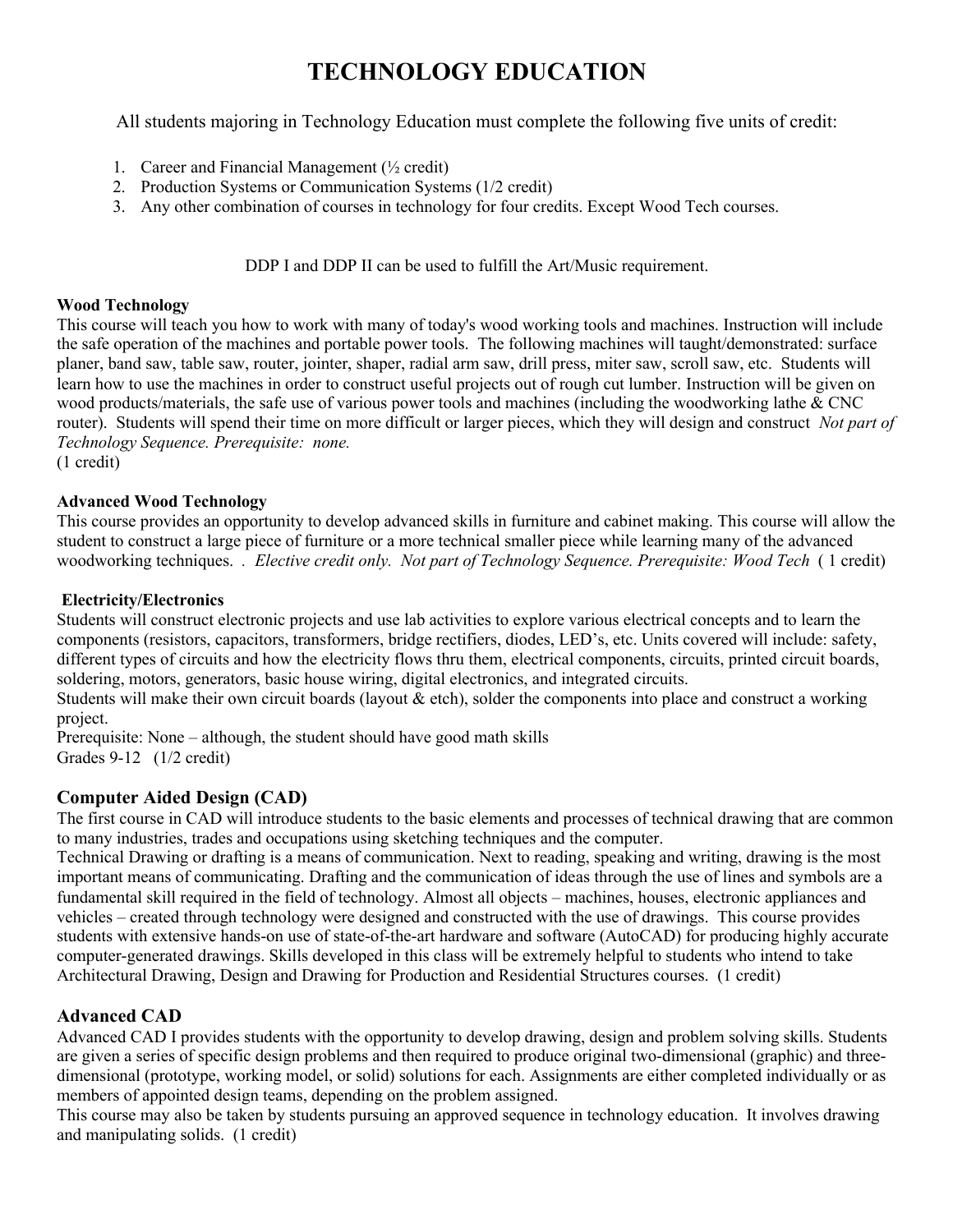#### **CNC & Laser Processing**

This course will provide the basic skills and foundation for the CNC & laser technology being utilized in an industrial manufacturing setting. Students will learn how to use a drawing program to design projects which will be cut using a CNC (Computer Numerical Control) router and laser. Along with this, the students will learn how to engrave a wide variety of materials using a laser engraver. Each student will be responsible for setting up, programing and operating the CNC router and laser to cut out or engrave their designs.

Lab activities and projects will be utilized to practice & reinforce the skills taught in class. Each student will create a variety of projects out of different materials using the CNC router and laser cutter/engraver. *Elective credit only. Not part of the Technology Sequence. Prerequisite: none.* (1/2 credit)

#### **Digital Photography**

This course provides students with an in depth study of digital cameras and photo editing (correction/manipulation) in order to produce photo quality prints. Students will learn the following: differences between traditional film and digital cameras, how digital cameras operate, how and when to use the camera's advanced controls/features (white balance, exposure compensation, exposure lock, histograms, bracketing, etc.) in order to capture great pictures in a variety of settings.

Students will use a digital camera (provided) to learn, practice and apply many of the techniques that are taught in class. Then they will learn how to use an image editing program (Photoshop) to edit various aspects of their images for print and/or the internet. Editing will include: basic photo editing, cropping, removing red eye, making tonal adjustments, how to cut and paste something from one image to another, how to sharpen and/or blur parts of an image, special effects, removing scars/blemishes, using layers, borders, photo restoration/repair, adding text, etc. Photo quality prints and collages will be made as part of the student's lab activities.

Students will be taught many of the advanced features of a digital SLR camera such as: metering modes, shutter speeds, aperture values/depth of field, color saturation, compression modes, bracketing, viewing camera information, macro mode, movie mode, color space, overexposure indicator, using an auxiliary flash unit, etc.

Students will use a digital camera (provided) to learn, practice and apply many of the camera techniques that are taught in class. Students will also use an image editing program (Photoshop) to edit/correct various aspects of their images. The editing will include some of the skills learned in Digital Photography 1 along with the following: desaturating, advanced border/frames techniques, signatures, feathering, merging images, gradients, perspective cropping, creating tattered edges, transparent labels, black & custom backgrounds, adjustment layers, layer mask, etc.

Students will produce a variety of photo quality prints including larger size images (12 X 18) and then learn how to mat and frame their images. Other projects include: product staging, creating picture packages, creating a montage, and creating a movie maker project utilizing their photos. We will also explore some other/creative ways to use our images such as post cards, digital photo frames, etc. . Grades 9-12 (1 credit)

#### **Design and Drawing for Production**

Design and Drawing for Production is used as an introductory course to the design process. This course provides opportunities in the areas of design and drawing through creative thinking, decision-making and problem solving experiences. The course will investigate the performance of a system: the impacts of a given technology on nature and society: how to select tools, materials and processes to manufacture a product: the comparison of a contemporary manufactured product, to a comparable product of 50-100 years ago: reverse engineering and other problem solving activities. Can be used for art/music credit. Grades 9-12. (1 credit)

#### **Residential Structures**

This course will cover the many kinds of residential structures and develop skills in the construction process. This will be done through presentations and laboratory activities demonstrating these concepts, including the building of scale model home sections. Recommended Prerequisite: Computer Aided Drafting. (  $\frac{1}{2}$  credit towards Technology Sequence or  $\frac{1}{2}$ ) elective credit).

Grades 9-12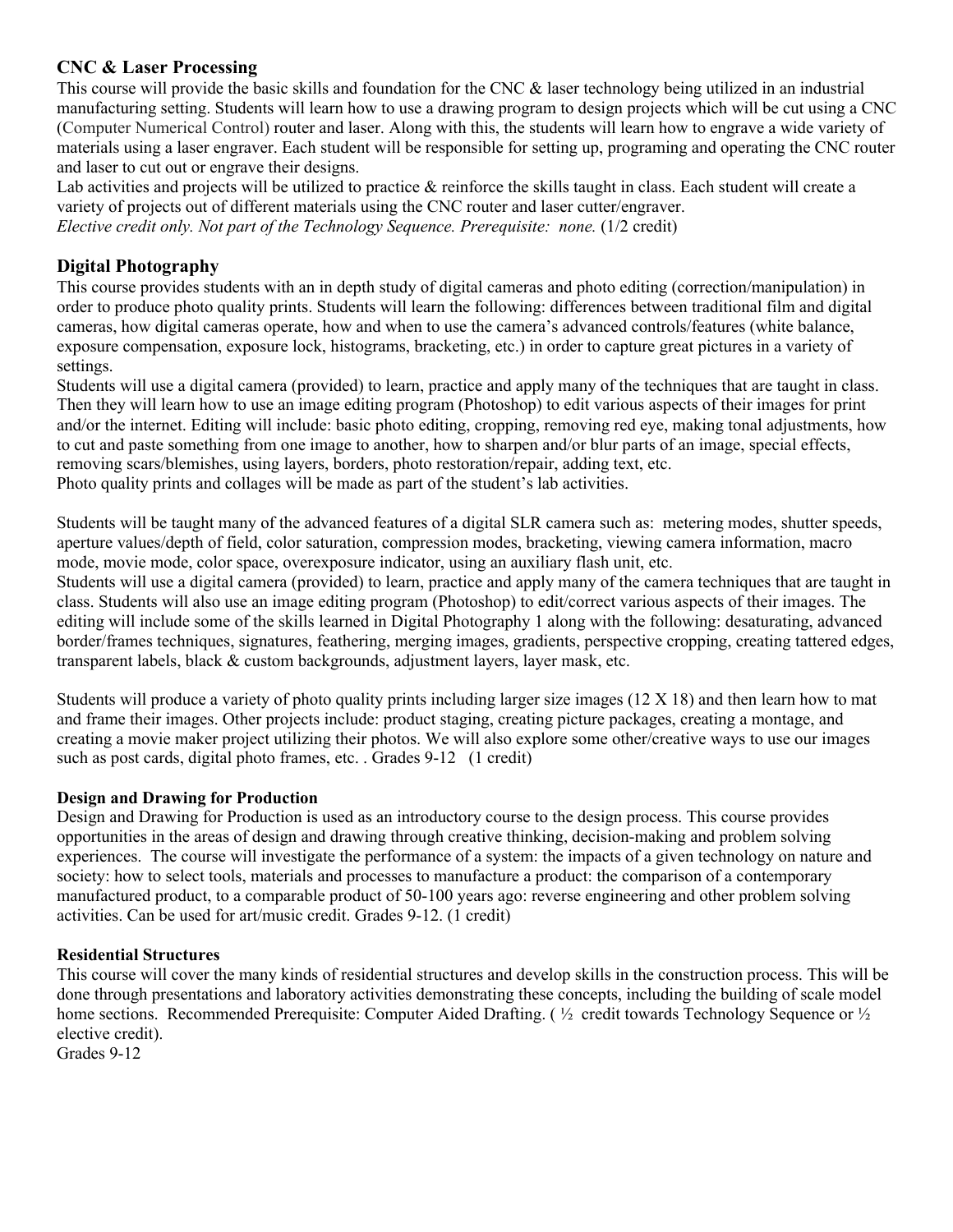## **SCIENCE**

#### **Living Environment**

Living Environment encompasses an intensive study of the material contained in the New York State Core Curriculum. The topics covered include Ecology, Genetics, Biochemistry, Plant and Animal Anatomy and Physiology, and Reproduction and Development. Satisfactory completion of a course in the Living Environment is required for graduation. (1 credit).

#### **Applied Earth Science**

Applied Earth Science is a course designed around the concepts of the Regents Earth Science course but without the pressure of the Regents exam at the tend. Students should have a good understanding of basic math skills and should have passed the Living Environment Regents in order to satisfy his or her graduation requirement. Students who have already taken Regents Earth Science and were successful are not eligible to take Applied Earth Science, as they are almost the same course. (1 credit)

#### **Regents Earth Science**

Regents Earth Science is an intensive study of the material contained in the New York State Regents Core Curriculum. These topics include geology, astronomy, meteorology and energy. It is necessary that the students have good reading skills in order to be successful in this course. (1 credit).

#### **Environmental Conservation**

Environmental Conservation is a commencement level course designed for students that have a desire to learn more about issues affecting our local and global communities. The content of the course will include studies of local organisms, cycles of nature, environmental adaptation, ecosystems and conservation. This class is activity based including numerous nature hikes, plant identification and pond and stream studies. There is a large midterm project and a large final project at course closure. (1 credit for Life Science)

#### **Gemini Environmental Science**

Gemini Environmental Science gives an overview of how man affects the environment. Concepts include local water resources (both local & global) soil, and refuse. We discuss global perspectives concerning populations, land use and pollution. Field trips occur to the lake, local ponds, marsh  $\&$  streams, with other options to a water treatment plant, and a variety of ecosystems. This course requires hands on participation, challenging text reading, formal laboratory report writing and independent thinking. A minimum of 3750 minutes (63hrs) of laboratory occurs in the course. Students should be expected to work outside of class and be prepared to do independent computer research. There will be a final exam equivalent to what would be expected in a community college course. College credit can be earned. (1 credit)

#### **Regents Chemistry**

Regents Chemistry follows the New York State Core Curriculum and students learn how chemistry is significant in their everyday lives. This course generally follows the Living Environment course in a four-year course of study. The topics covered include Atomic Structure, Bonding, the Periodic Table, Acids and Bases and Organic Chemistry. All Chemistry classes will be taught in rooms 340 and/or 341. (1 credit)

#### **Forensic Science**

This course will present the scientific principles and hands-on methods forensic scientists use to problem solve. Students will be asked to collect, examine, test, interpret, and solve problems using a variety of crime scene related substances while also adhering to laboratory procedures and expectations. Communicating information, both orally and in written form, will be stressed, as will students' use of critical thinking skills. Topics include DNA technology, document analysis trace evidence, forensic psychology, anthropology, entomology, and toxicology. (1 credit)

**Gemini Biology 121–** Basic principles of biology, photosynthesis and respiration, levels of cellular complexity, genetics and evolution.

**Gemini Bio 122–** A study of evolutionary concepts and survey of taxonomic levels of organization (domain, kingdom, phylum, class, order, family, genus, species). Emphasis will be on anatomical/physiological adaptations, life history traits and ecology of representative organisms. Prerequisite: Successful completion of BIO 121.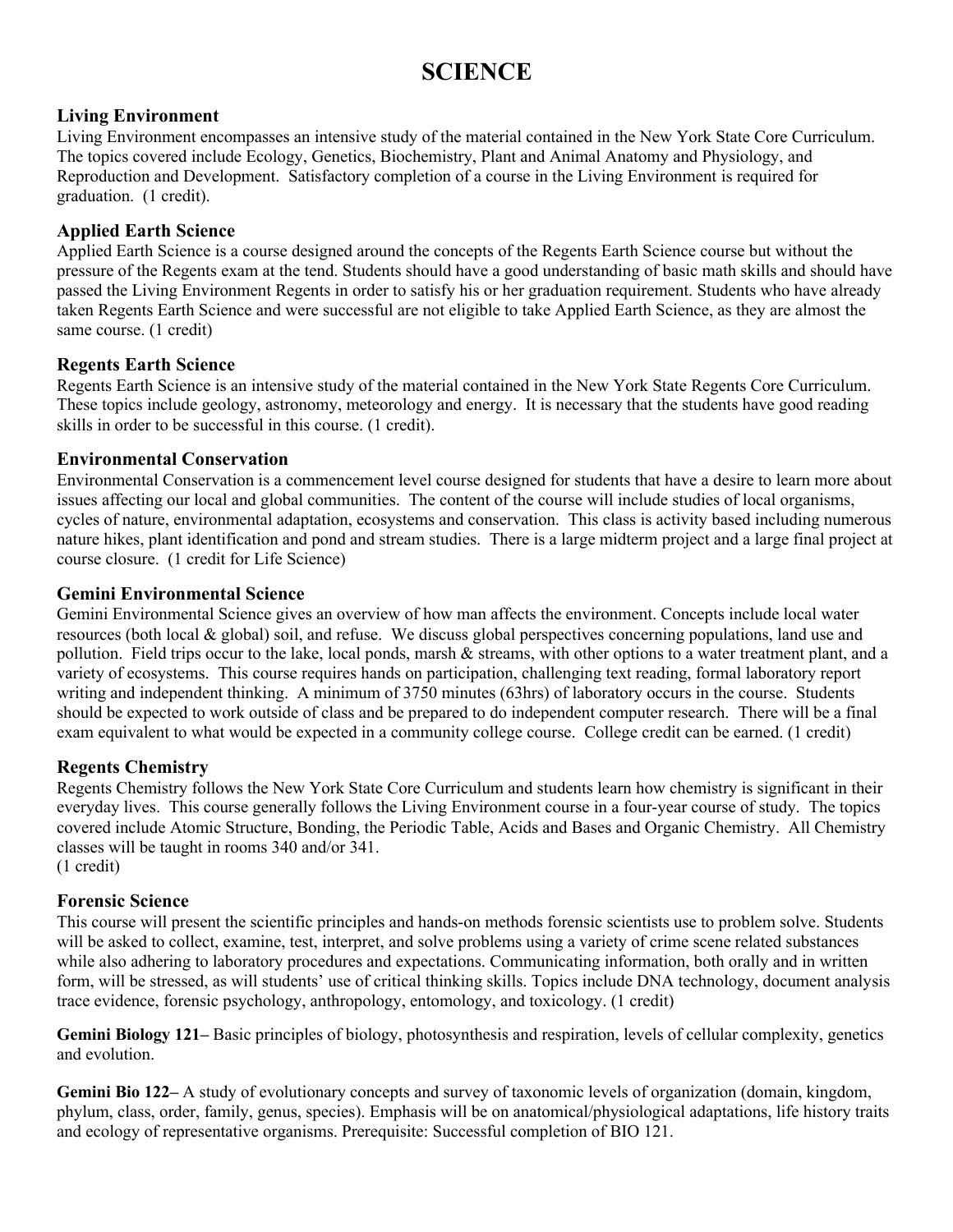## **SOCIAL STUDIES**

#### **Global History & Geography I**

Global History I begins with an introduction to the methods of Social Sciences - History, Geography, Economics and Political Science. The course will pursue the chronology of World History from the Dawn of Man through ancient civilizations to the rise of Modern Global Age. A final exam will be given at the end of this course. (1 credit)

#### **Global History 9H**

This course is designed to prepare students for the rigorous study of AP Global History II. Students will be expected to complete summer work and will have higher expectations placed on them in regards to reading, writing, and homework. This course is designed for students desiring to go to a 4 year college or university **and** who want to be academically challenged.

#### **Global History & Geography II**

Global History II will begin with a brief review of the Global Age unit covered in Global History I. It will continue to cover Modern World History. Topics will be the Age of Revolutions, Industrialization, the World Wars and the Present Years. A state regents' exam will be administered to all students in this course at the end of grade 10 which will cover both grades 9 and 10. (1 credit)

#### **AP Global History & Geography II**

AP Global History is a rigorous college survey course of Ancient and Modern World History. The course provides a comprehensive overview from the Dawn of Man, Civilizations of Europe, Africa, Asia, and Latin America. Students will be expected to do a great deal of work and learning on their own including summer work prior to entering the class. College credit will be awarded to students successfully passing the AP Global History exam. Students taking this course will receive local credit and must pass the regents exam as well. Prerequisite for this course are to have successfully completed Global History I and have a strong desire to be challenged academically. (1 credit)

#### **United States History and Government**

This course will begin with a review of American Government and Constitutional issues. It will then pursue chronologically the study of American History from the Colonial Era to the present*. A state Regents exam will be administered to all students in this course.* (1 credit)

#### **Participation in Government**

This course is required for all seniors. It will emphasize the interaction between citizens and government at local, state, and national levels. It will be based upon knowledge about the formal powers, procedures and structures of United States government developed in earlier courses. The students will develop skills in analyzing public policy issues and participate in some aspects of school, community or government service through a practice component. Prerequisite: Passing US History and Government 11 ( $\frac{1}{2}$  credit).

#### **AP US Government and Politics**

AP US Government and Politics provides a college-level, nonpartisan introduction to key political concepts, ideas, institutions, policies, interactions, roles and behaviors that characterize the constitutional system and political culture of the United States. Students will study US foundational documents, Supreme Court decisions and other texts and visuals to gain an understanding of the relationships and interactions among political institutions, processes and behaviors. They will also engage in disciplinary practices that require them to read and interpret data, make comparisons and applications and develop evidence-based arguments. In addition, they will complete a political science research or applied civics project.

#### **Economics**

This course is required for all seniors. This course will deal with the basic economic concepts and understandings which all persons will need to function as citizens and participants in the economy of the United States and of the world. Topics examined include the basic principles of economics, micro and macroeconomics, the world economy, and international trade. (½ credit)

#### **Psychology**

This course is an examination of the basic concepts in the field of psychology. The student will investigate personality theories, intelligence development, normal and abnormal behavior, psychological testing, treatment of abnormality, understanding of ones self and other related topics. Grades 10-12 (1/2 credit)